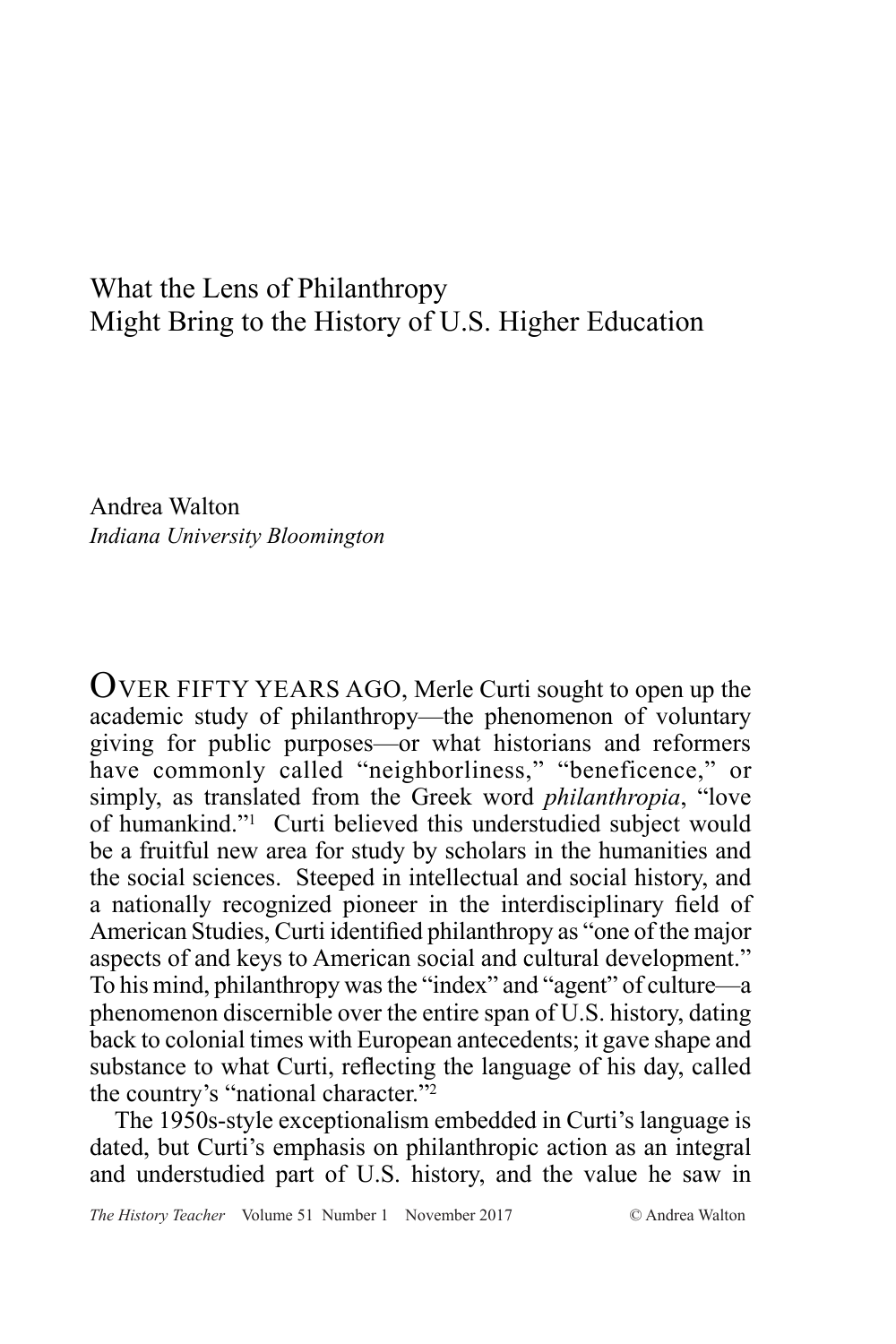encouraging academic, interdisciplinary study of so pervasive a phenomenon remains instructive. In two pioneering and still useful articles appearing in the late 1950s—on the heels of Curti's service as chair for a 1956 Russell Sage Foundation-sponsored conference (held in Princeton, New Jersey) on the state of scholarship on philanthropy—Curti underscored the need for interdisciplinary inquiry in order to understand a phenomenon as complex and multi-faceted as philanthropy. Further, he sketched a roadmap for encouraging scholars to bring questions about the charitable impulse to the rising fields of social history, the history of education, and American Studies.3

More so than perhaps any other scholar of his day, Curti was uniquely qualified to chair what has become known as the Princeton Conference and to help in subsequent university-based efforts, backed with Ford Foundation money, to interest a number of senior and junior scholars in the academic study of philanthropy. Having written his dissertation on the peace crusades, Curti had long been intrigued by the prominent role of voluntary action as an aspect of democracy. Moreover, he was one of the country's foremost and most versatile historians, known for sweeping studies of social action and intellectual and educational thought and tradition. Further, along with Vernon Carstensen, Curti produced an acclaimed two-volume history of the University of Wisconsin in 1949 (where Curti was a professor from 1942 to his retirement in 1968).4 Curti's intellectual bent and the insights derived from various history projects led him to define philanthropy broadly—beyond financial largesse to include volunteerism as well as humanitarian social movements—and to gravitate toward studying the intersection of philanthropy and education as a means of more deeply understanding U.S. history, especially through investigation of the development and character of institutions of higher learning.

The test of Curti's belief in the salient and, from his vantage point, salutatory role of philanthropy in shaping cultural and intellectual development—and his assertion that the history of higher education provided the most apt lens for capturing and illuminating this distinctive phenomenon—came in his *Philanthropy in the Shaping of American Higher Education* (1965), which he co-wrote with his student Roderick Nash.<sup>5</sup> The volume offered the first overview of the role and impact of private giving to U.S. institutions of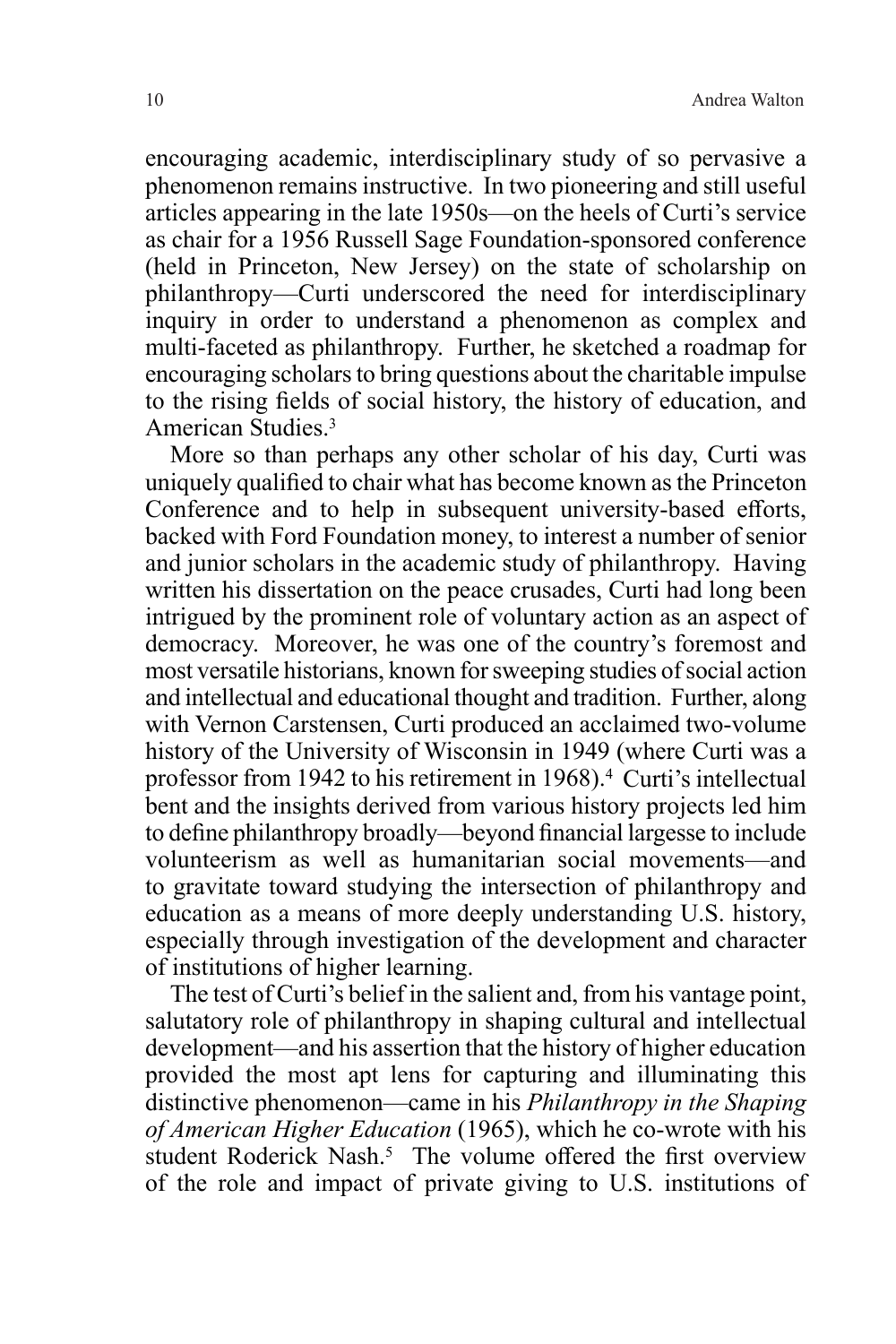higher learning since Jesse Brundage Sears's pioneering 1919 dissertation, written under Paul Monroe at Teachers College, Columbia University.6 In looking at the contributions of private gifts and foundation grantmaking in the building of campuses, the strengthening of the professoriate, the cultivating and disseminating of new knowledge, and the shaping of the educational trajectory of certain marginalized or excluded student populations (notably women and African Americans), Curti and Nash's study differed in its approach and preoccupations from major surveys of higher education published in this period by noted historians. Scholars such as Richard Hofstadter and Walter Metzger, John Brubacher and Willis Rudy, and Frederick Rudolph had just published anthologies or were drafting what would become the dominant narratives about the development, scope, and character of U.S. higher education.<sup>7</sup> Their frameworks emphasized the power of the faculty and administration, on one hand, and the expansion, democratization, and pre-eminence of U.S. higher education, thanks largely to federal involvement in the post-war decades, on the other. With the noteworthy exception of Rudolph's 1962 classic, *The American College and University*, which included a chapter titled "Financing the Colleges," these texts had remarkably little to say about the tradition of private support that had been integral to developments in higher education's structure, character, and diversity.8

The academic study of philanthropy as a subfield in U.S. history did not materialize as Curti and his colleagues at the Princeton Conference envisioned and that Curti tried to nurture, with Ford Foundation support, through the Wisconsin's Philanthropy Project he led in the 1950s.<sup>9</sup> Until relatively recently, the 1980s or so, writings about philanthropy, though plentiful, were an uneven lot—generally penned by insiders (often celebratory reminiscences or house histories rather than systematic or analytical studies) or rather polarized and polarizing. In fact, writing in 1972, foundation expert Waldemar Nielsen described the literature as "the ill-informed screeds of the Old Right at one extreme, the New Left on the other, and the neo-Know-Nothings like George Wallace in between."10In addition, scholars hoping to open up the field were constrained by having only limited access to the types of archival records needed to explore the motivations and dynamics of philanthropic giving, and lacked relevant theoretical literature to anchor studies. Research interest in the field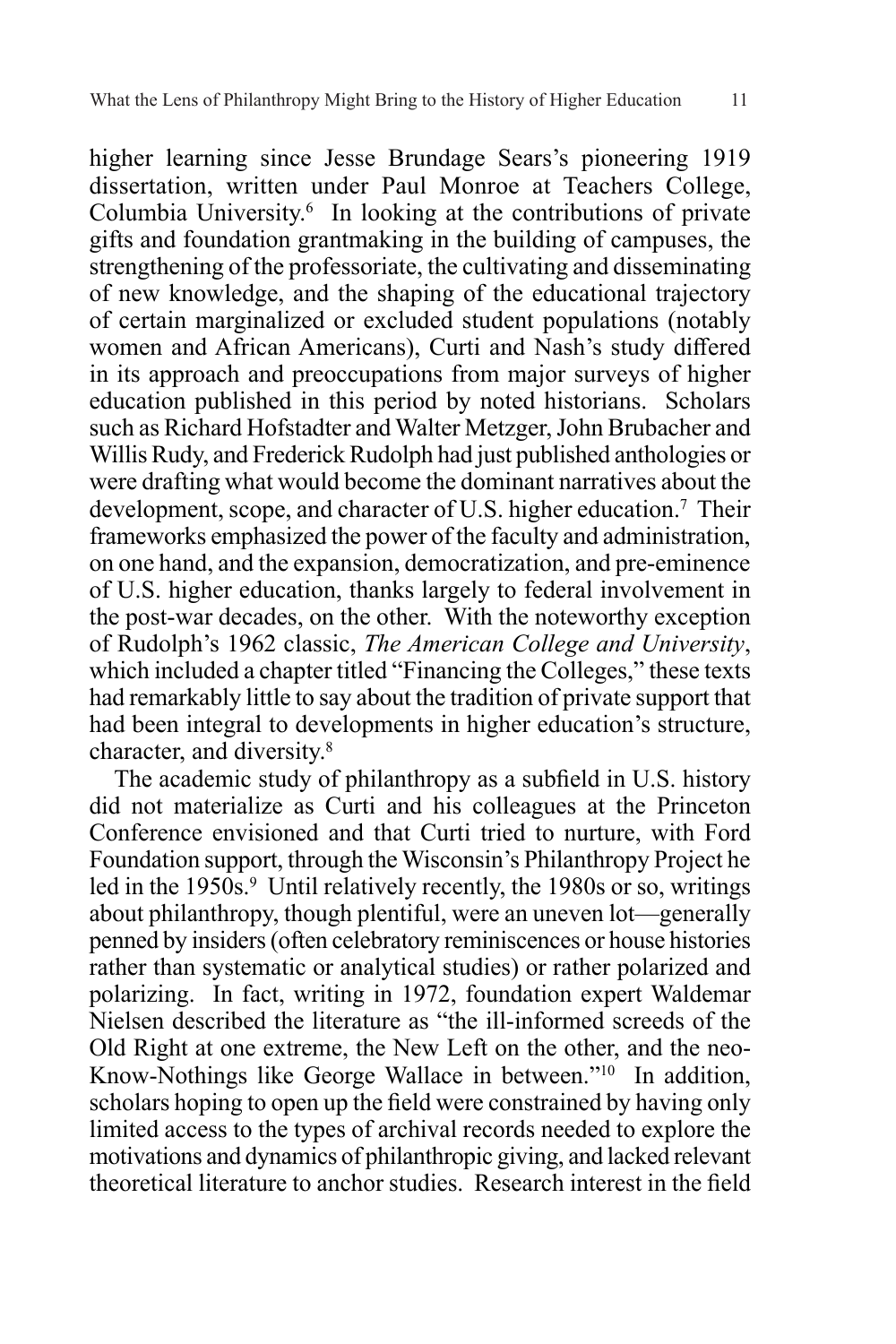may even have been dampened by a concern that the pull of purse strings would color discourse or constrain critical examination.<sup>11</sup>

Whereas the academic context in Curti's day was not propitious for efforts to promote a university-based study of philanthropy, the opposite was true for the other area of research considered in this essay—the university study of higher education, including histories in the field. Since the 1950s, the body of historical writings on colleges and universities—a specialization in the history of education—has grown considerably, reflecting the needs and interests of the rising applied field of higher education studies and the nation's growing number of colleges and universities—major recipients of both government funding and philanthropic largesse. The historical literature on U.S. institutions of higher learning is broad, capturing the founding of institutions, marking anniversaries and presidencies, tracing the rise of departments and disciplines, and examining questions of access, among other topics. Though extensive, and experiencing a number of noteworthy strands of revisionism since the 1970s—efforts to be discussed in this essay—the body of historical literature on higher education remains somewhat amorphous, compartmentalized, and perhaps even insular; more likely to be concerned with institutional issues than offering a coherent, penetrating view of higher education in U.S. society. Most relevant here, writings on higher education have had, with notable exceptions and despite the salient role of educational philanthropy in higher education since colonial times, relatively little to say about philanthropy, compared to the role of governmental funding. The literature on colleges and universities is largely guided by traditional professional concerns and political emphases—the agency of education reformers, the power of the faculty, and the impact of government policy and funding on access and research.<sup>12</sup>

Although the history of philanthropy and the history of higher education as specialties have developed along different paths since Curti's day and have been distanced from each other in terms of their audiences and concerns, the seeds of change—political and intellectual currents that would open possibilities for cross-fertilization or useful dialogue between these two fields (as I explore here)—were planted in response to what, in retrospect, were pivotal events of the 1960s and 1970s. These decades saw both the foundation world and universities, privileged institutions in democratic society, subjected to scrutiny, deeper analysis, and critique.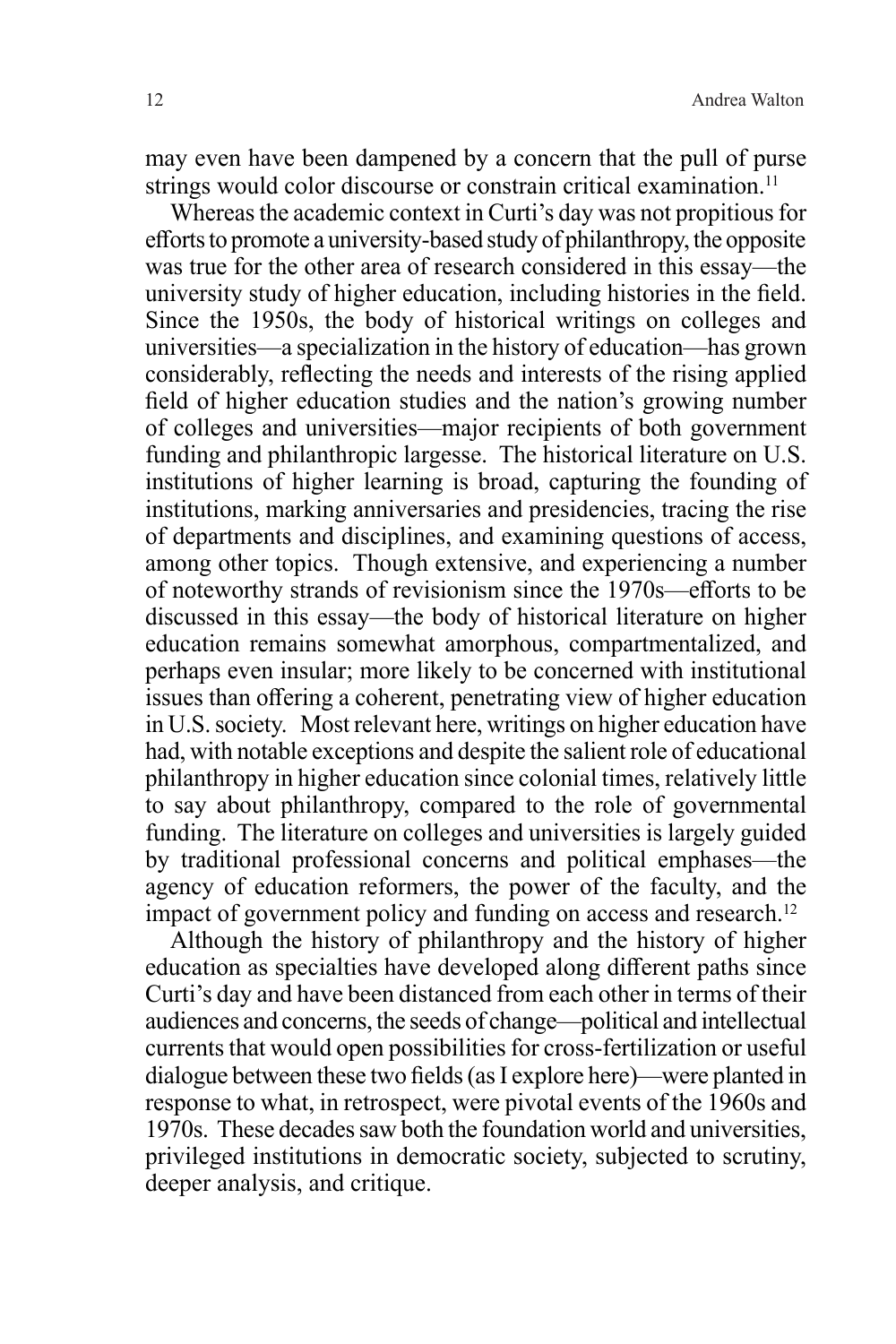In Curti's day, foundations faced McCarthyesque-congressional investigations into their ideological underpinnings and funding patterns, and were still lumbering toward a sense of their shared interests and history. The critique of foundations in the late 1960s led to the Tax Reform Act of 1969, and, in turn, to a large scale selfstudy of nonprofits, which was bankrolled by John D. Rockefeller III—the Commission on Private Philanthropy and Public Needs, known more commonly as the Filer Commission (1973-1975).<sup>13</sup> The changing political landscape underscored for practitioners in nonprofits, voluntary organizations, and foundations the importance of documenting and promoting the understanding of the scope and distinctive contributions of nonprofit and voluntary action as part of the country's history and democratic traditions.

The concern with respect to higher education was bifurcated, as historian of higher education Douglas Sloan noted.14 On one hand, some critics saw the university as an institution that had become far too homogenous, while others argued that higher education had become fragmented and served government interests rather than offered a cohesive vision to serve students and the larger society. Campus unrest and critique of the university helped fuel interest in lessons from the past that pointed to the experience of a wider range of students and professors, including diverse conceptions of the curriculum and of higher education's relationship to its local community and to society more generally.

Since the 1970s and 1980s, then, both areas of study philanthropy and higher education—have benefited from an infusion of new intellectual questions and been confronted with new political realities that merit scholarly investigation. A new generation of scholars, likewise benefiting from larger currents of U.S. historical writing and producing studies that rethink old assumptions and frameworks, has begun to build an alternative to the architecture of older studies in the history of higher education. For its part, the study of philanthropy, which failed to take root back in the 1950s, has emerged as an academic field. The 1980s saw new scholarship and a range of perspectives on the subject appear, from a critical view of philanthropy as cultural imperialism, to studies tapping newly accessible archives and oral histories to capture the ideas and personalities that guided the grantmaking of major foundations that profoundly shaped fields of study, research paradigms, and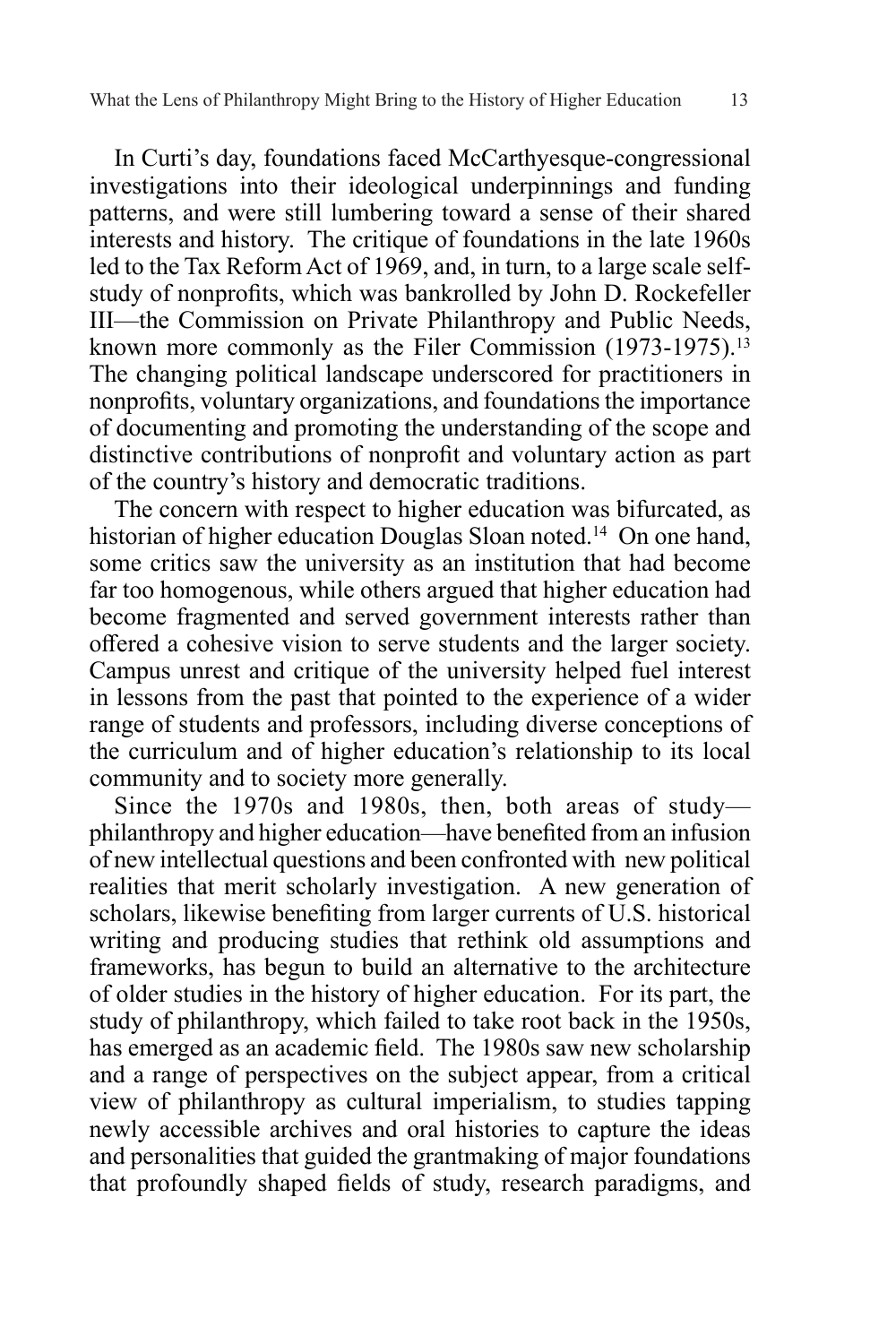the national discourse in higher education.15 Generally housed in research centers and most recently its first professional school, the new field of philanthropic studies has gained visibility and legitimacy thanks to growing interest in civil society, nonprofits, and patronage.16 Scholars of religion, psychology, education, sociology, history, and fields such as nonprofit management and education have deepened our understanding of giving—through the study of altruism, charity, benevolence, prosocial behavior, the politics of knowledge, community-based change, and other topics. An efflorescence of new scholarship by researchers working within philanthropic studies has aimed to improve practice, broadened our definition of what counts as philanthropy, and sought to learn more about diverse cultures and traditions of giving. This development is especially timely as U.S. institutions, whether public or private, are becoming more dependent on private money—a reality that brings both opportunities and pressures—and direct more attention to cultivating the civic engagement of students.17

Unlike in the 1950s, academic study of philanthropy has taken root in the academy—as more archives have become available, books, articles, and handbooks have appeared, and professional societies and research centers to support scholarship have formed.18 In short, the time seems ripe to reconsider the intersection of philanthropy and higher education that captured Curti's imagination. If this task is undertaken, what might the lens of philanthropy bring to the study of the history of higher education?

This essay, exploratory in nature, considers this question in relation to the case of U.S. higher education, which took its shape and form thanks to both public and private means and, in contrast to developments in many other national settings, took root and expanded in the absence of a ministry of education or national university. Drawing on both recent research in the history of education and philanthropic studies, the essay takes as its springboard Curti and Nash's long-ago assertion that "philanthropy has been one of the major aspects of and keys to American social and cultural development"19 and sees the study of philanthropy—whether the giving of time or money—as central rather than tangential to understanding the development of higher education in the United States.

In the discussion that follows, I point to a number of areas or topics of keen interest to revisionist-minded historians of higher education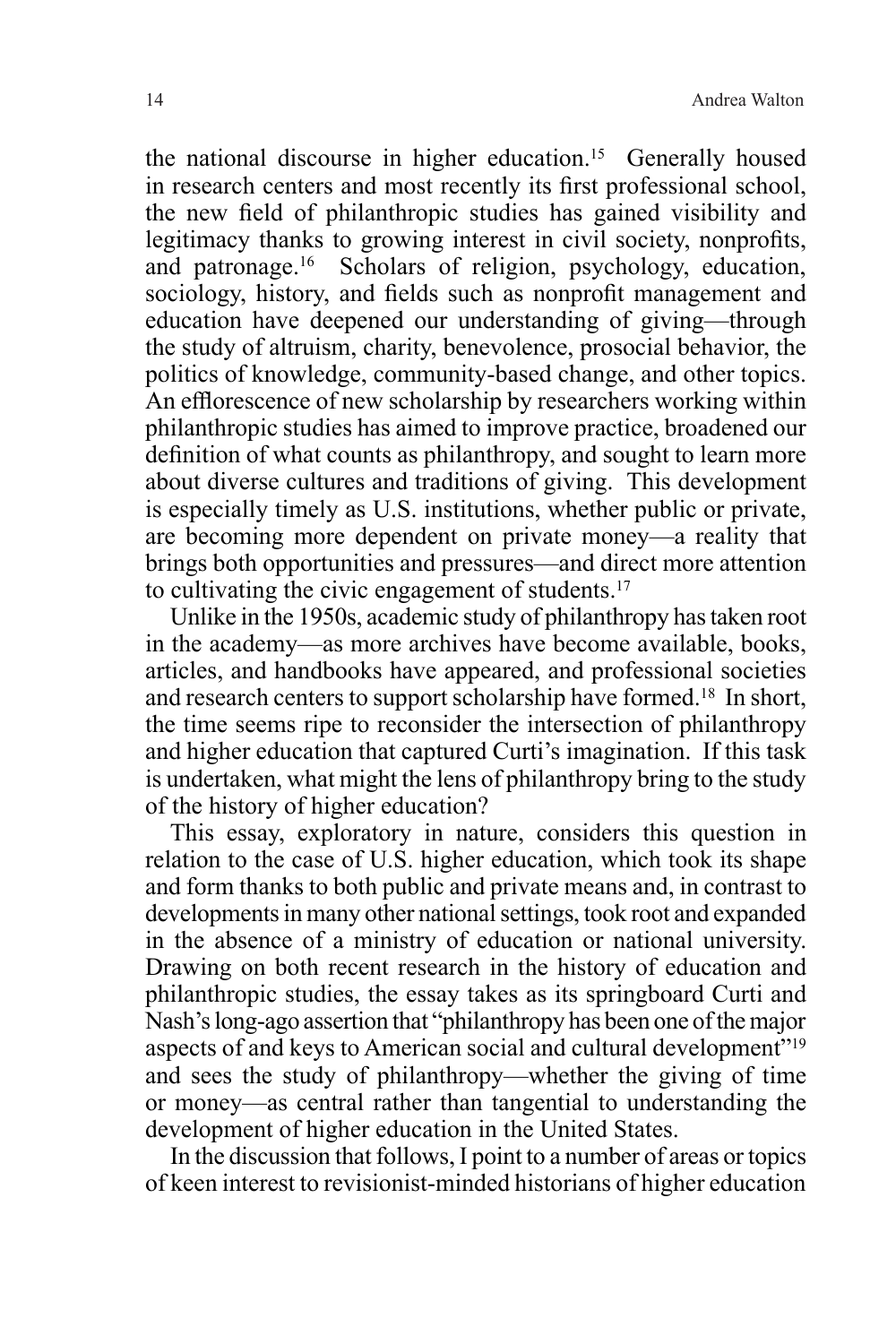where the growing literature on the history of philanthropy might provide a useful cross-fertilization and help sharpen and further the revisionist thrust in historical writing on higher education. The discussion touches upon efforts to situate the story of higher education more squarely within U.S. history by exploring multilayered connections between higher education and its context, considering the influences of various external forces, including the experiences of diverse social groups, and extending our studies into the post-World War II years, for instance. By helping us to enlarge our understanding of the power, variety, and influence of philanthropy in higher education's rise and development beyond the familiar tales of founding gifts or the work of large foundations, the lens of philanthropy might help to sharpen and advance promising currents of revisionism in the history of higher education. The insights garnered might help historians of higher education in their ongoing efforts to achieve a narrative that is ever-more attentive to the complexity of the past and to larger issues in society, more inclusive of the voices of diverse actors, and more willing to look beyond the artificial boundaries of a national story—to think in more global terms within the higher education landscape and ties between higher education and society.

# **Situating Colleges and Universities in Community and Context**

In response to broader currents of historical writing, scholars in philanthropic studies and historians of higher education have tried to move beyond the genre of the insider's history or house history whether of a university or a private foundation, for instance—to think more about the interactions of institutions and their environs. A consideration of the varied and enduring philanthropic ties between community and campus—notably, interactions between recipients and donors, whether individuals or foundations—can add a new dimension to at least two thought-provoking strands of revisionism in historical studies of higher education—the first regarding efforts to rethink the traditional historiography that privileges university history over collegiate history and focuses on the rise of the research university, and the second regarding efforts to reconsider the influences and relevance of religion to higher education in the United States.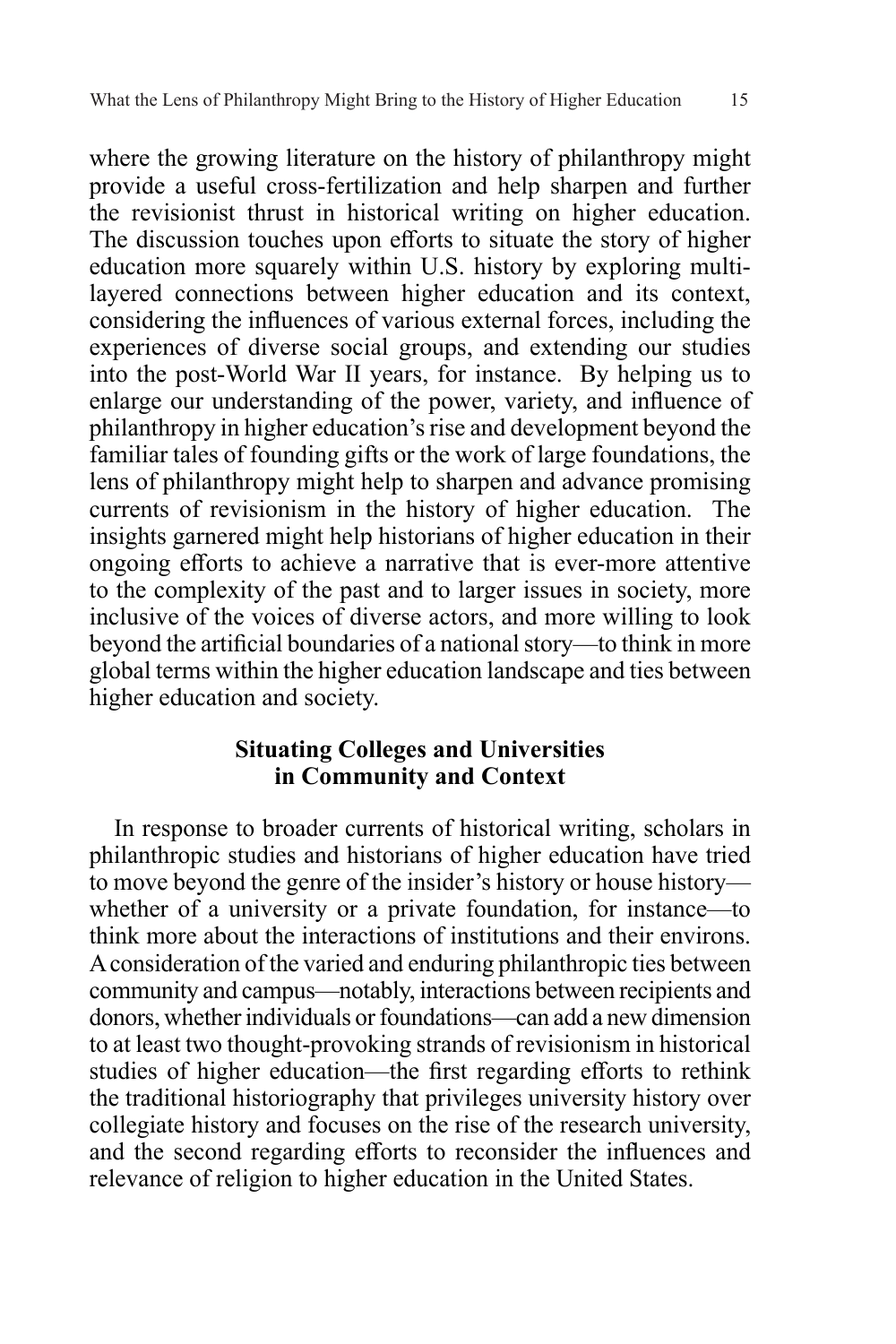#### *College and Community*

In the early 1970s, an intellectual challenge to the universitycentric history of U.S. higher education that had shaped thinking in the field since the 1950s came with a flurry of thought-provoking articles written by a group of young scholars who had observed the turmoil on campuses and sought to bring historical perspective to bear on discussions of what was commonly described as the "crisis" in the academy. Notable among this group of revisionists were Douglas Sloan, James Axtell, James McLachlan, David Potts, Natalie Naylor, and David Allmendinger.<sup>20</sup> As a group, this new generation of scholars underscored that the conventional narrative of higher education's development (i.e., the caricature of the "oldtime" college and the story of retrogression told by Hofstadter and Metzger in their 1955 classic two-volume history of the development of the American higher education) reduced matters to a simplistic "morality play" between backward-looking college defenders and forward-looking university proponents.<sup>21</sup> Revisionists argued that the characterization of nineteenth-century colleges as retrograde, albeit commonly echoed, was based on a false and unfair comparison between the college and university—two different types of institutions, with different missions—that the conventional focus on university building eclipsed and devalued the continued contributions of colleges to the higher education landscape. Standard accounts, revisionists argued, presented a whiggish view of higher education's rise and development that belied the experiences in communities across the country. Colleges not only continued to exist in the "age of the university," but were often (pace the view of university critics of the college) intellectually engaging and innovative places of teaching and learning, and were committed to character building, to reflecting the values of their local communities, and to serving those same communities.

#### *University and Society*

At the same time as this revisionist push to reconsider collegiate history came from early career scholars, a number of senior historians, notably Lawrence Stone and his colleagues at Princeton University's Shelby Davis seminar, hoped to galvanize interest in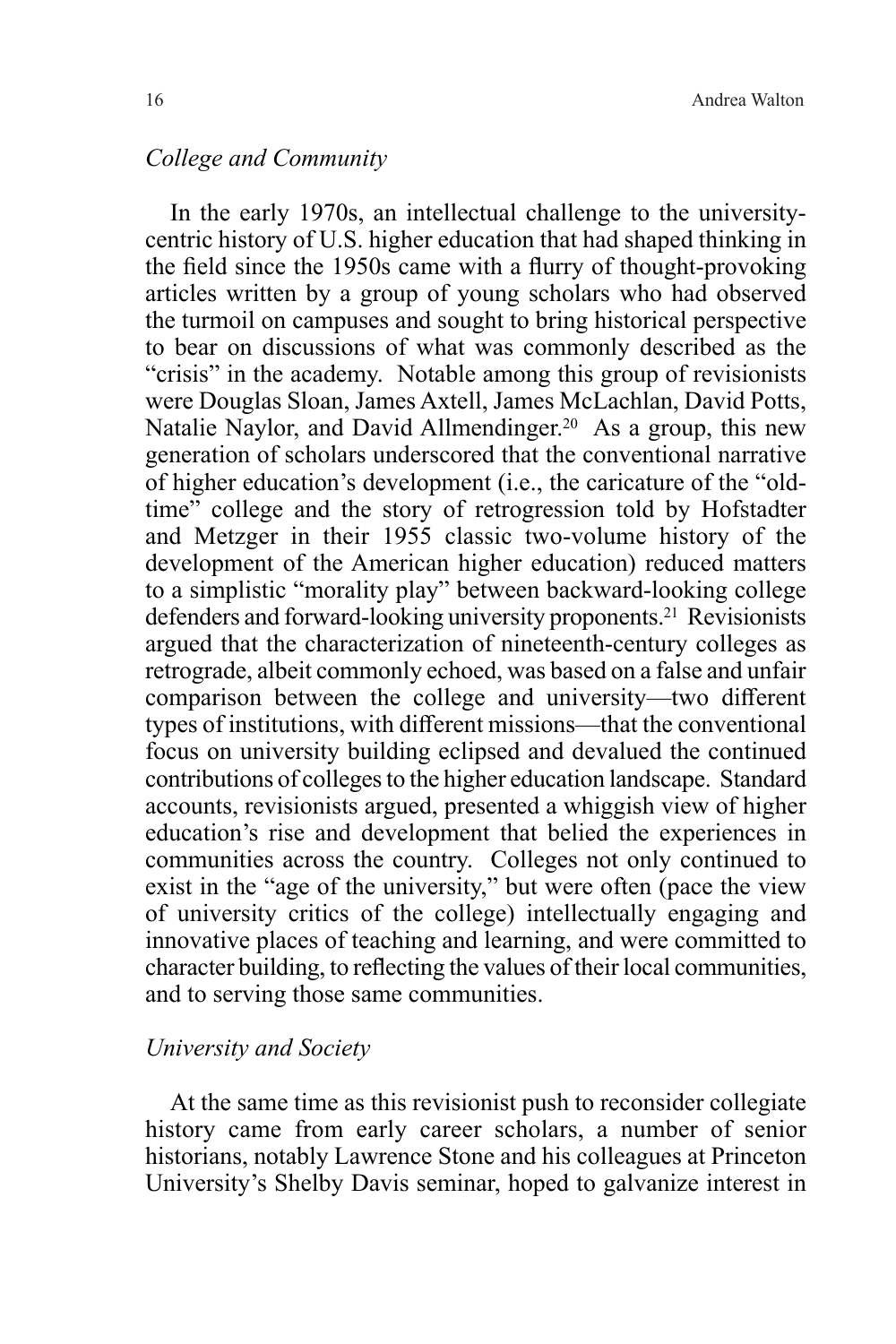a more contextualized history of universities (much as Harvard's Bernard Bailyn had called for a fundamental reconceptualizing of the study of education in the colonial era).22 Stone and his colleagues became interested in bringing the methods and insights of social history to an examination of the ties between higher education and society and sought to understand better such relationships through international and comparative insights. "Few fields are today more ripe for the application of modern research strategies and tactics, and few offer greater promise of rich intellectual rewards, than the history of education," Stone wrote optimistically in his introduction to *The University in Society* in 1974.23

Curiously, even though revisionist insights into higher education history did not generate the intense and at times volatile debates that engaged historians of schooling in the U.S. during the 1970s, the critique was provocative and has, albeit slowly, borne fruit.<sup>24</sup> It was in fact a leading historian of university building, Roger Geiger, who galvanized research on the topic and developed a new conceptual understanding and appreciation of the nineteenth-century college as a vibrant, multi-purpose institution.25

Along complementary lines, historians of women's education have opened new vistas on the history of higher education by asking not only how women gained access to male-dominated institutions, but also where and how women have been educated and ways in which women have provided leadership in educational institution building. The resulting literature on normal schools, institutes, seminaries, and academies—institutions that have held little prestige in the traditional narrative, but where many women studied and which dotted the nineteenth-century landscape of "higher learning"—has begun to change the conventional approach to writing and teaching about the history of higher education.<sup>26</sup> This more textured, and more complete, view of the array of institutions where numbers of people were educated and how these institutions reflected and connected in various ways to the surrounding environs provides insight into local markets at work, but, most relevant here, welcomes and can be enriched by the study of innovation, and even eccentricity, on the part of local donors, loyal alums, voluntary and community associations, religious organizations, and regional philanthropy in shaping the striking diversity of campus cultures in the landscape of U.S. higher education.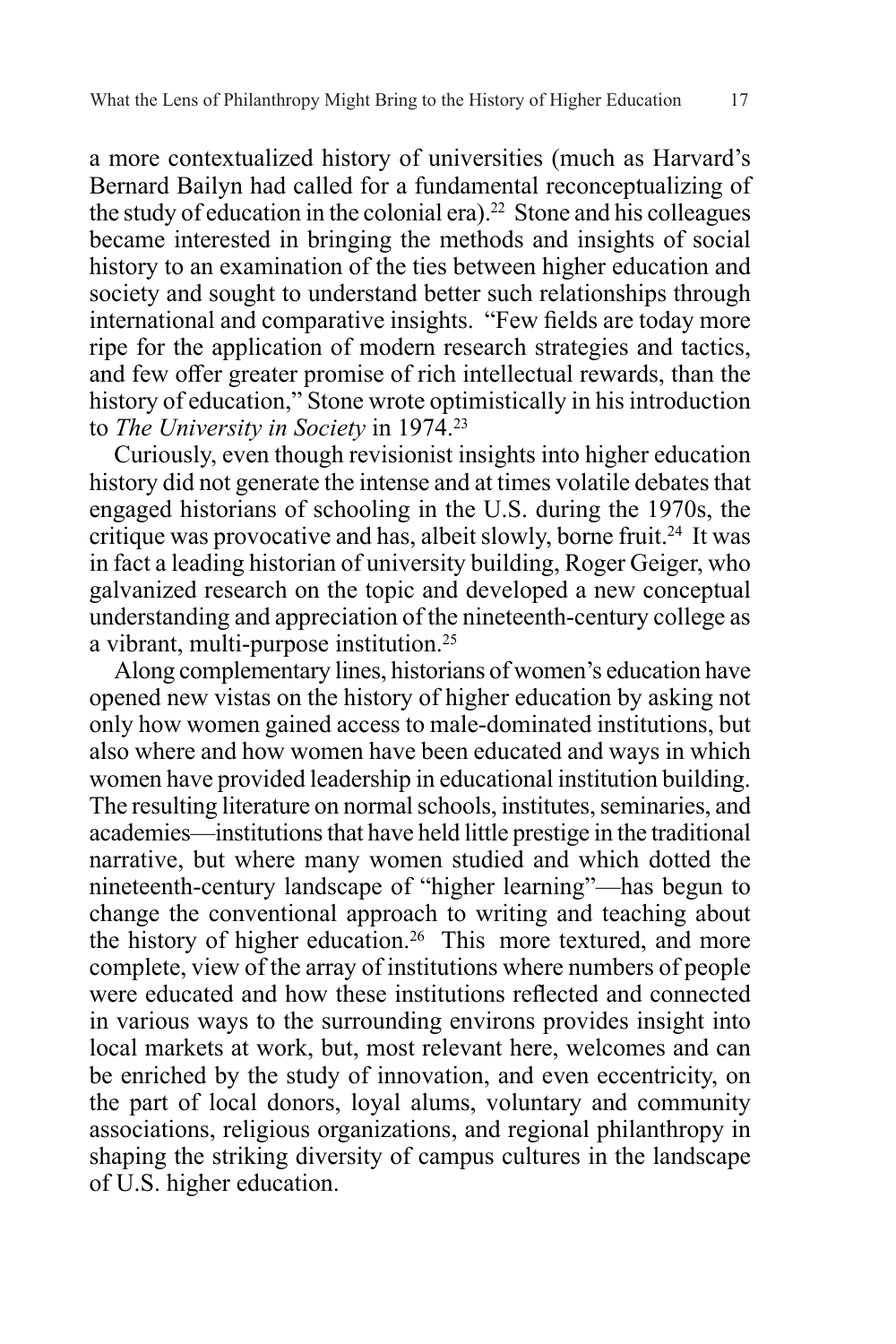The lens of philanthropy can be a useful tool in illuminating the consequential ties between college and community that are of interest to historians, and indeed to contemporary educators and observers of higher education. The framework of philanthropy as a social relation—as best articulated by Susan Ostrander and Paul Schervish—can help guide historians of higher education in moving beyond a commonly held view of focusing on the donor's gift and vision in unilateral terms.<sup>27</sup> In conceptualizing philanthropy as a social relationship, fueled by a range of motivations and with a range of outcomes, historians can better capture the ways philanthropy not only funded, but also shaped and reshaped higher education. In this light, the growing pursuit and infusion of private wealth in higher education, even at public institutions, over the decades has had an impact on the work and evolving professionalism of the campus fundraiser or agent, increased the time and energy presidents devote to soliciting donations and cultivating ties with potential benefactors, and even shaped the volunteerism and fundraising efforts of generations of college students. Lessons about higher education's historic role in fostering civic engagement and, further, how campuscommunity work became a de facto part of the curriculum are found in the archives and publications of college student organizations that partnered with nonprofit groups in local college towns or nationwide (such as the National Association for the Advancement of Colored People, YMCA/YWCA, or American Association of University Women).<sup>28</sup> But, importantly, in addition to shedding light on the power that philanthropic traditions and donor-recipient ties have exerted on campus administration and student culture, the history of educational philanthropy also offers cautionary lessons that resonate in some modern-day controversies over gifts about the moral dimensions of the philanthropic relationship between donors and recipients. One recalls that Baptist leaders debated whether the noble ends they hoped to achieve justified accepting "tainted money" from oil tycoon John D. Rockefeller.<sup>29</sup>

Perhaps the clearest, and potentially most powerful, way the lens of philanthropy can sharpen, underscore the relevance of, and enrich our understanding of the history of higher education relates to the core issue of access—including the ways groups have gained opportunity, as well as the patterns of exclusion that have been salient even as higher education expanded and became a more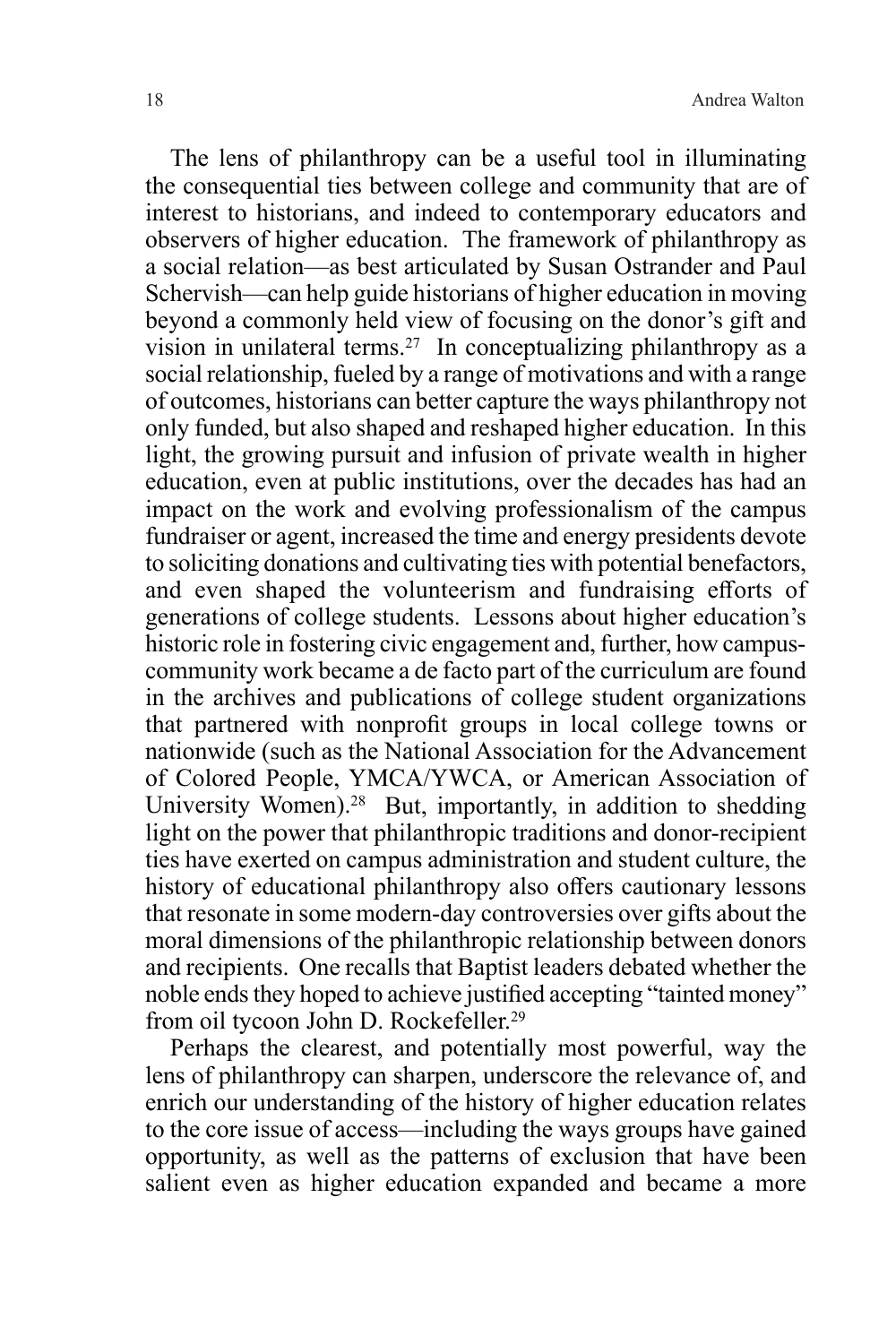prominent and integral part of American life.30 History offers many examples of philanthropic action and generosity helping to broaden financial or legal access for groups that had been marginalized or excluded, but the historical record also shows that the same impulse could be harnessed to different ends. In studying the ties between philanthropy and campus, then, we gain insight into how higher education both reflected and helped to shape the values and norms of the larger society. This can shed light on the role private giving played in extending opportunity, but also on instances of a profound disconnect between the democratic promise and rhetoric of higher education and reality on campuses. $3\overline{1}$ 

## **A Broader Angle of Vision: Beyond Foundation History**

The area of philanthropic history that has attracted substantial and growing interest among historians of education since the 1980s has been the role of large-scale foundations. This specialized literature has focused on three important yet disparate areas of concern: the history of the intervention of white Northern foundations in black education after the Civil War, the role of well-endowed national foundations in underwriting disciplinary advances (especially in the social sciences), and the power of private initiative in driving standardization. As such, bringing attention to the dynamics and impact of philanthropy has shed new light on the politics of access and the "politics of knowledge," and helps us better understand how educational philanthropy's cross-institutional influence—what historian John Thelin has identified as the "horizontal history" of private initiatives—helped connect campus to campus and to standardize and shape the character of U.S. higher education. The role of the College Entrance Examination Board (CEEB), the establishment of teacher pensions by the Carnegie Foundation for the Advancement of Teaching (CFAT), or Abraham Flexner's 1910 medical report aiming to standardize training and cultivate rigor in the field is exceedingly important to understand, especially since there was no strong federal presence to bring standardization or coherence to higher education.32

Foundation involvement in black education, in standardizing higher education, and in shaping policy discussions about education, merits further historical study, in part because of the continued influence of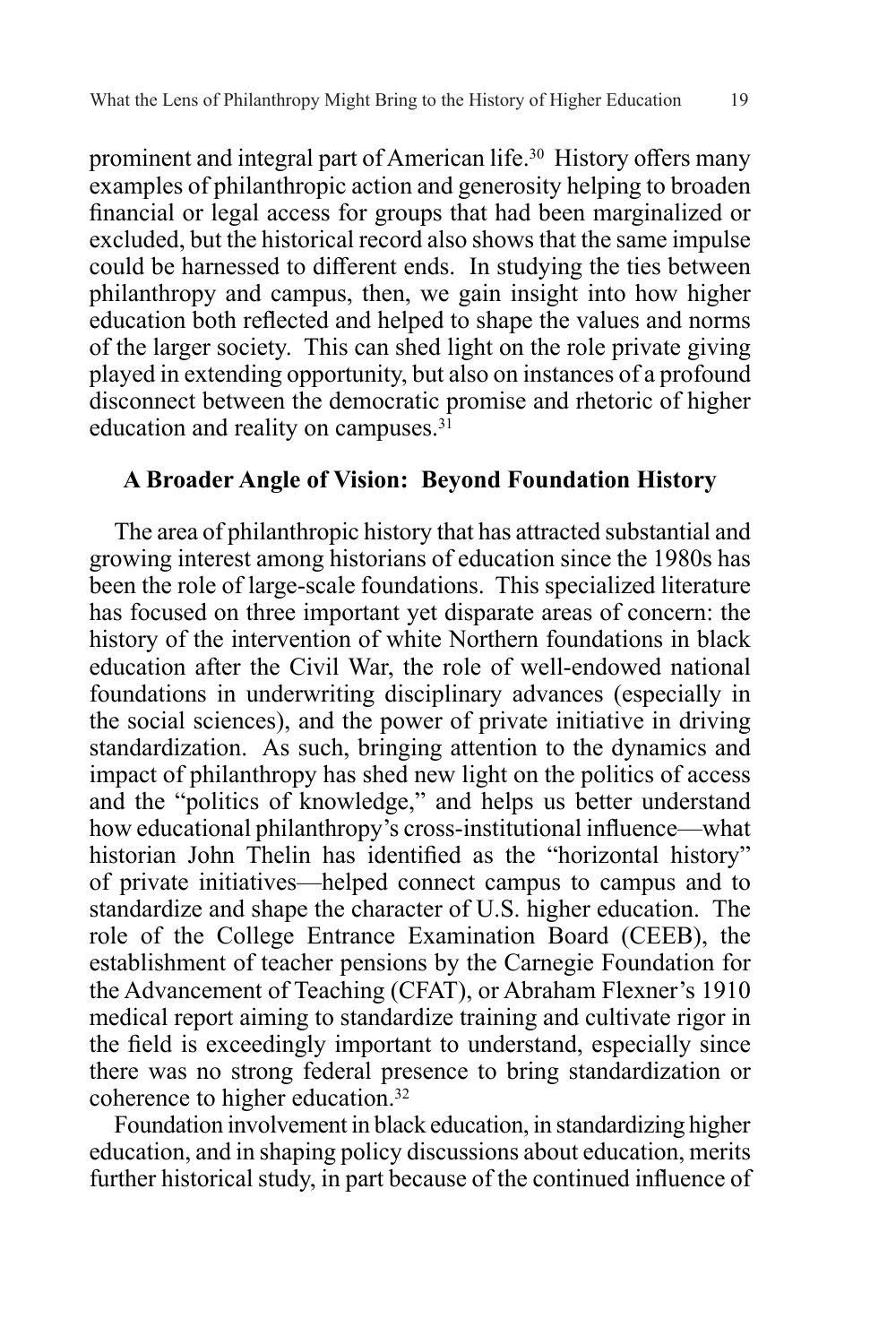foundations in national discussions about higher education—whether about access and college completion rates or the need to foster civic engagement and to reinvigorate the liberal arts experience. While we need more historical awareness of the motivating force and impact of foundation policy and patronage on higher education, especially in an era of large-scale efforts by the Gates Foundation or the Lumina Foundation, for instance, it is important to underscore that philanthropic action in higher education has been far more varied than this high history of big foundations depicts. College and university archives, alumni/ae publications, and local community archives capture how profoundly donors—individuals of great wealth, but also participants of subscription drives, alums, college boosters, and members of the community—have shaped the distinctive character of campus and curriculum as they have exercised their moral imagination in support of alma mater or hometown institution.

Campus histories and the narratives that draw upon them generally acknowledge the importance of a founding bequest or, later, a large transformative gift—one, for example, that might help a college become a university or adopt co-education—but there is potential to develop this aspect of our historical accounts. Drawing upon the literature on philanthropic studies, historians might look beyond foundation involvement and the founding bequest to instead trace the philanthropic connections between campus and community over time. It is useful, especially given contemporary concerns, to extend the analysis beyond the dollar amounts of private giving that have been integral to institutional stability to also probe the nature of the relationship between donors and recipients—the "giving and the getting"—that introduced both parties to the needs and perceptions of the other and shaped the terms and nature of individual gifts.<sup>33</sup> It is worth underscoring that the philanthropic influences came not only from specific gifts, but also from social movements—such as abolitionism in the nineteenth century and the push for civil rights or gender equity in the twentieth century—that have left their imprint on campuses. This history lends persuasiveness to Curti's assertion about the salience of philanthropy in shaping our intellectual and cultural institutions and higher education as the most crystalline example of philanthropy's sway in the U.S. context. Further, we can move beyond the types of campuses or cluster of institutions most often studied, moving beyond the familiar examples of elite black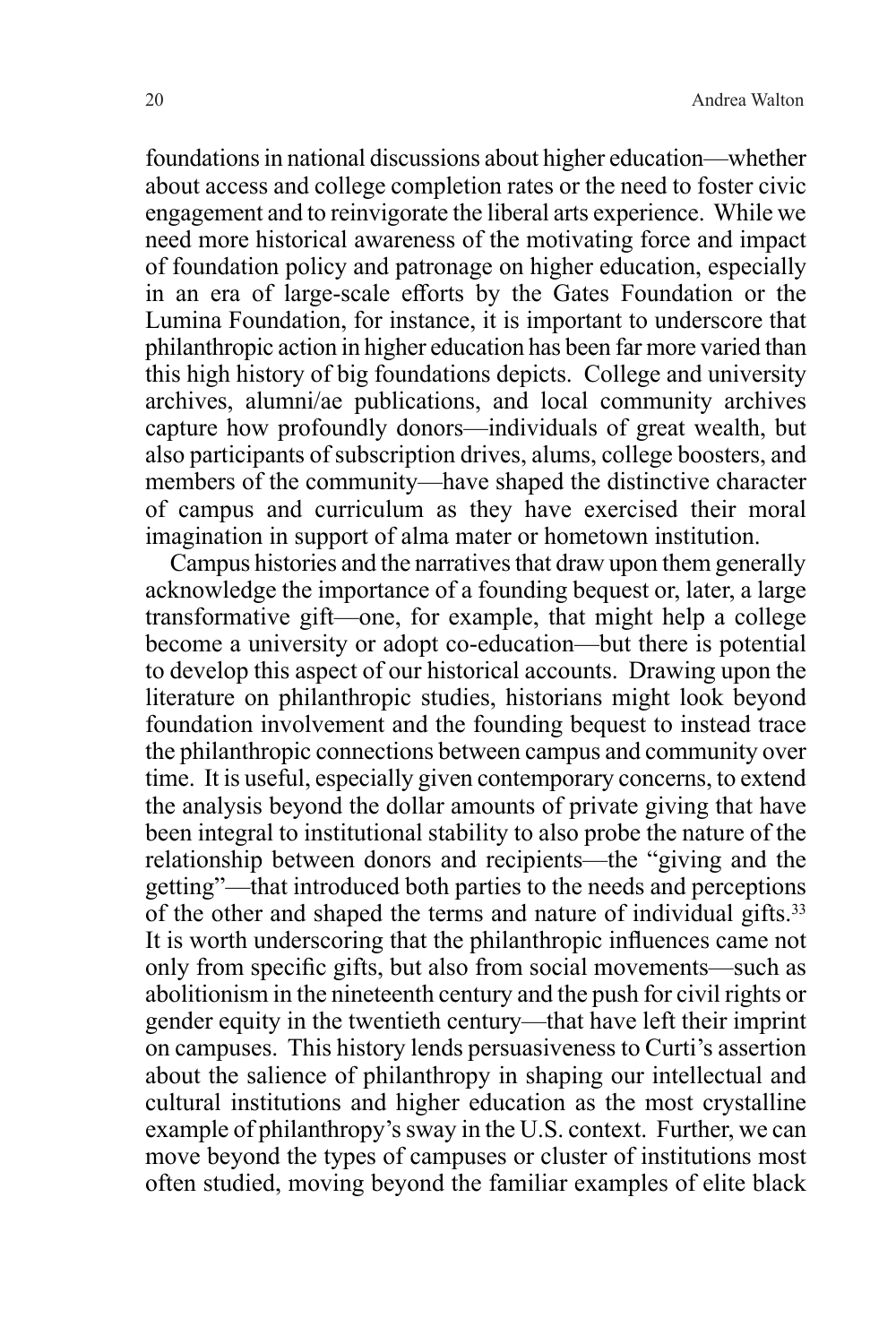institutions like Fisk or Howard, for instance, thereby unraveling the commonly held portrayal of historically black colleges and universities (HBCUs) as a monolithic group (a view that is woefully inattentive to the vast and salient differences among them), to instead explore the range of minority-serving institutions. Indeed, in exploring the ties of philanthropy, we might gain new perspectives on the circumstances shaping the diversity of organizations, missions, and specializations that has distinguished U.S. higher education.

# **Reconsidering the Influence of Religion and Diverse Religious Institutions**

If greater attention to the contributions of local donors and the philanthropic actions of communities can add to efforts to rethink college and university development, looking to literature on the strong traditions of faith-inspired philanthropy and the historic connections among education, religion, and philanthropy in the U.S. setting can aid revisionist efforts to recover the depth and complexity of the religious influences that have shaped higher educational institutions. Religious philanthropy was at the heart of college founding in the colonial era and the later expansion of colleges across the frontier, forging important ties between the college and the religious and civic communities served.

The colonial era provides numerous examples of gifts and bequests to support orthodoxy and college building, but also early instances of a gift being used not to support the status quo, but, rather, to instigate institutional change—in this case, religious tolerance. Consider the funding of a chair in divinity at Harvard by Thomas Hollis, a Baptist. Hollis did not insist on the appointment of a Baptist scholar, but he did hope through the terms of his gift to open the possibility that a scholarly man of *any* religious belief, including in adult baptism, as followed by Baptists, might hold the chair.

What might the philanthropic lens bring to the study of the religious roots of higher education and to revisionist perspectives on secularization? Much as the mindset of historians writing in the 1950s and 1960s led to a university-centric view of higher education's past, the era's embrace of the ethos of science and its emphasis on the objective and the secular parsed consideration of religious inspiration and sentiment from discussions of university building. Even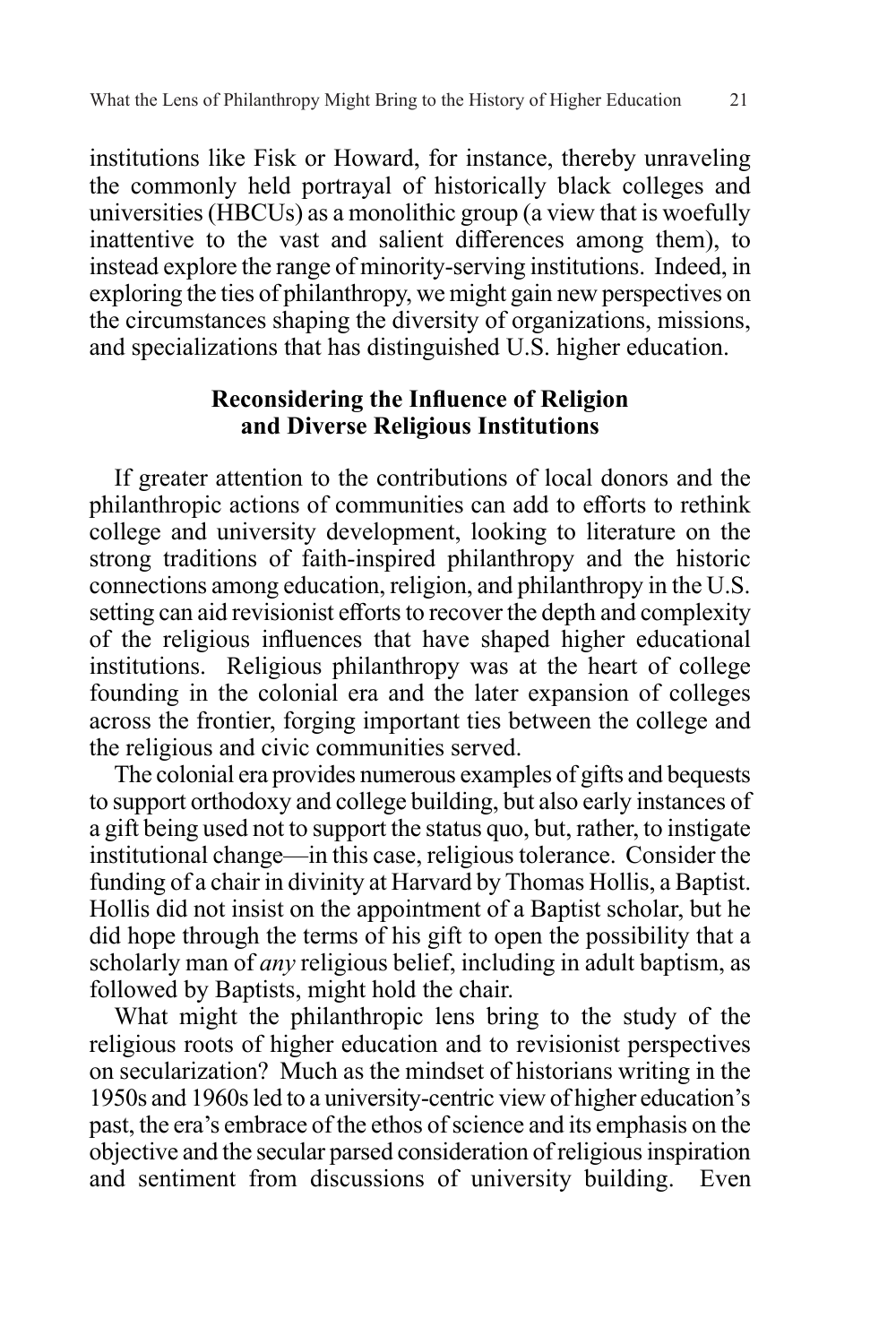though it was not uncommon well into the late nineteenth century for reformers to affirm an intimate connection among religion, education, and philanthropic action and, indeed, many educational thinkers saw no division between faith and knowledge, historians transcribed these modern divisions and sensibilities into their depictions of the past. Until a recent resurgence of interest in matters of faith and spirituality among higher educators and historians, the role of religion in higher education has been viewed mainly within a 1950s-inspired interpretative framework of "secularization as progress," with this shift attributed to the intentional efforts of university leaders and discipline-builders who valued the methods and culture of science.<sup>34</sup> Perhaps the most convincing alternative to this dominant narrative of purposeful secularization is found in Julie Reuben's *The Making of the Modern University* (1996), which asserted that men like Harvard's Charles Eliot and Johns Hopkins's Daniel Coit Gilman actually hoped to wed faith and science, but failed to find a suitable avenue for pursuing this goal and embracing moral education in the rising university.35

No doubt there are examples embedded in the history of various campuses of philanthropy exerting pressures toward secularization as part of efforts to modernize and standardize education. Perhaps the best-known example of this phenomenon is how the requirements for participation in the Carnegie pension program compelled a number of institutions to cease their denominational affiliation—an example of the horizontal history Thelin has described.36 But the story of philanthropy's role in both secularization and the preservation of religious values has yet to be probed adequately. Consider, for example, the case of Butler University in Indianapolis, Indiana, which was founded by the Disciples of Christ in 1847 as Northwest Christian University. By the time the small Disciples institution had changed its name in 1855 to honor benefactor and administrator Ovid Butler, this cornerstone of Disciples education, located in the state's capital city, was on its way to viewing itself more as an urban institution than a religious institution. Members of the state's prominent Irwin Sweeney Miller family negotiated the separation of the School of Religion from Butler and used this enterprise to create the core of a new ecumenical seminary, Christian Theological Seminary, in 1924.37

One can hardly understand the spread of higher education across the American frontier or the resilience of the denominational college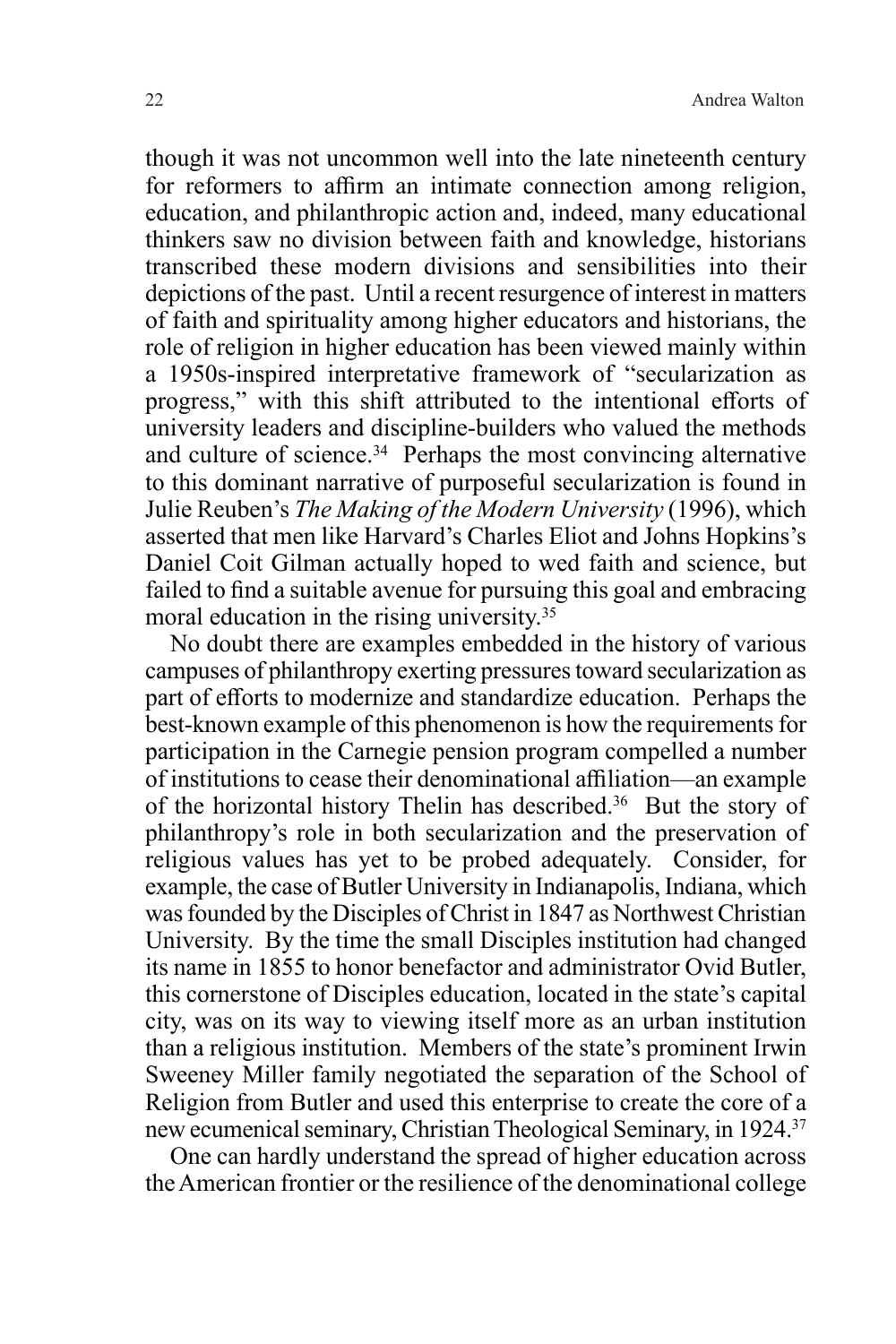without acknowledging the influence of deep-rooted philanthropic traditions within Christianity.38 The church-led subscription and the practice of tithing figured prominently in the founding and support for colleges, as did the power of various social movements and networks, such as the engagement of missionary associations.39 For example, Mary Lyon fundraised tirelessly to establish her seminary for women in South Hadley, Massachusetts, whose leaders then went on, as a testament of their missionary zeal, to establish "little Mount Holyokes" in other parts of the globe.<sup>40</sup> Lyon's institution building efforts illustrate the abiding connections among philanthropy, religion, and education that are noteworthy for their role in the founding of colleges, seminaries, and academies in the U.S. and for enabling women well before the franchise to contribute to the public sphere through their philanthropic activities. $41$ 

Tapping the rich literature on religious philanthropy that has appeared in recent decades can help scholars of higher education consider the role of theological education in the development of higher education as well as to look beyond the familiar focus on Protestant higher education to incorporate the history of Catholic academies, seminaries, colleges, and universities dating back to the early 1600s in this country. Such threads of history help connect the story of immigration to the founding of educational institutions— Notre Dame, Georgetown, and Dillard, for instance—and illuminate a gendered story capturing the status and contributions of teaching nuns, across regions in what would become the United States.42 Like Catholic institutions, those serving Jewish student populations, such as Yeshiva College and Stern College for Women, are rarely considered in the narrative. It is important to underscore that, just as colleges continued to exist in the "age of the university," religious communities have continued to nurture and support networks of higher education institutions that provide communities with an alternative that is consonant with their values and traditions and benefactors have provided for refugee students and scholars.<sup>43</sup>

## **Reconsidering the Experience and Contributions of Social Groups**

Perhaps the most dramatic contribution that the lens of philanthropy—defined broadly, to include the giving of time and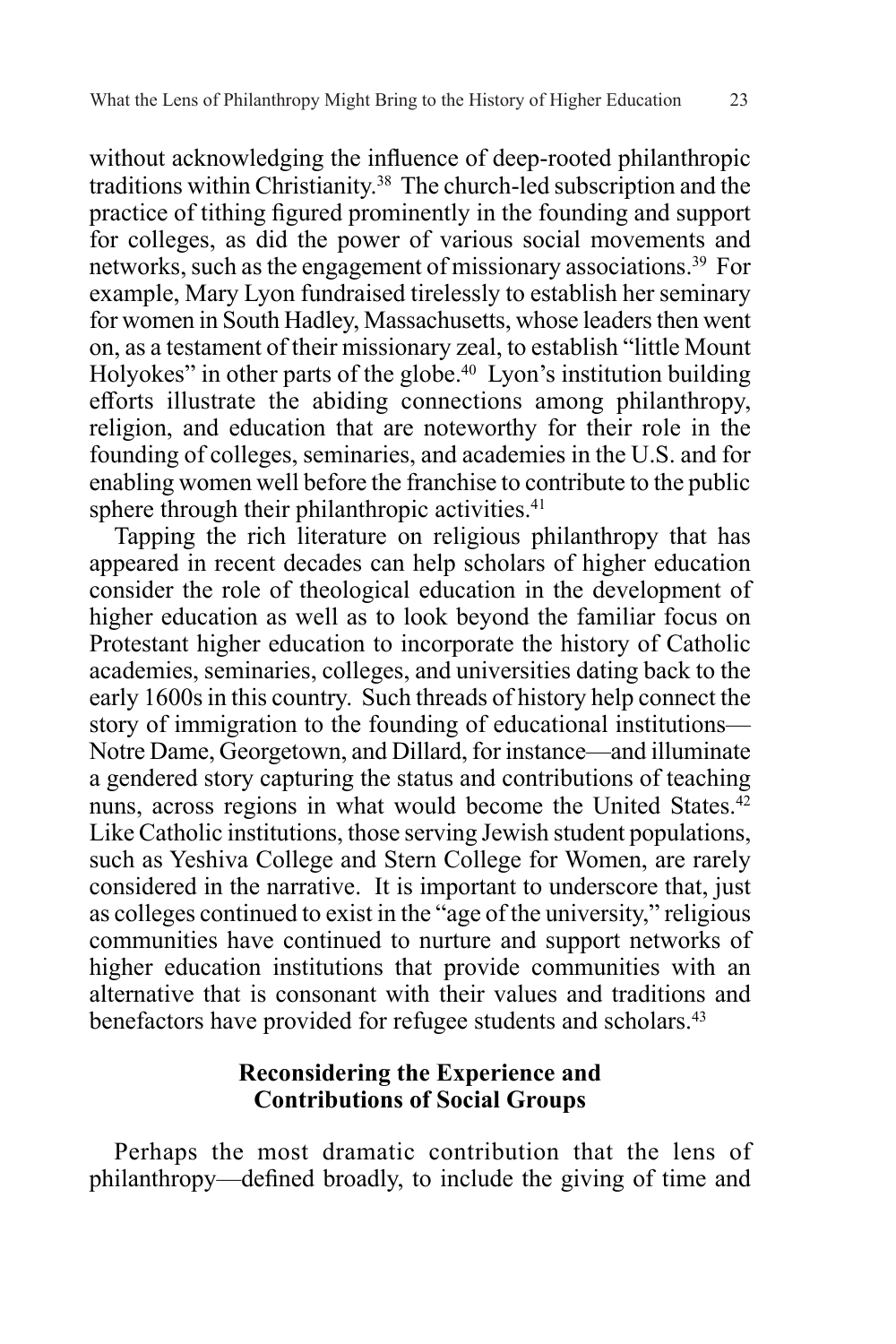money—can bring to historical study of colleges and universities is in helping to integrate the diverse perspectives, experiences, and contributions of a wider, and more historically accurate, range of individuals. This is especially true of the history of women and members of underrepresented racial and ethnic groups, whose stories and voices are not "heard" in standard historical accounts of the rise and development of higher education.

To be sure, histories of philanthropy had until recently, much like the traditional literature on higher education, focused on the predominantly white, well-endowed institutions of the U.S. Northeast and on donations from dominant social groups to broaden access to education for underserved students. Merle Curti and Roderick Nash's *Philanthropy in the Shaping of American Higher Education* (1965), for instance, building on earlier pioneering work by Jesse Sears, focused on women's fights to obtain collegiate study and professional education alongside men as well as the expansion of schooling and higher education for "freedmen" in the South after the Civil War. However, the story told emphasized the benefaction of the likes of Matthew Vassar or Henry and Pauline Durant, whose gifts provided for the needs of women as well as for their own moral conscience, and the funding by Northern philanthropists, the likes of Andrew Carnegie and John D. Rockefeller, to educate freedmen and women. Reflecting broader social assumptions and biases of the time, Curti and Nash celebrated the benevolence of donors to women's education and black colleges, but left the power dynamics of the philanthropic relationship relatively unexamined. They wrote admiringly of the actions and motivations of donors and of the institutions they built and, inaccurately, saw these groups merely as passive recipients of benevolence.

In the past thirty years, though, the assumptions embedded in this historical interpretation have been challenged, and, correspondingly, there has been a push to enlarge what has been a relatively narrow mindset about philanthropic traditions and actors within the world of practice. At issue has been greater discussion and examination of the motivations of philanthropists, the impact of gifts on recipients, the interactions between givers and receivers, and the need to recognize the diversity of philanthropic traditions and ways of giving among groups whose contributions have not been recognized in the mainstream narrative. This revisionist orientation seeks not only to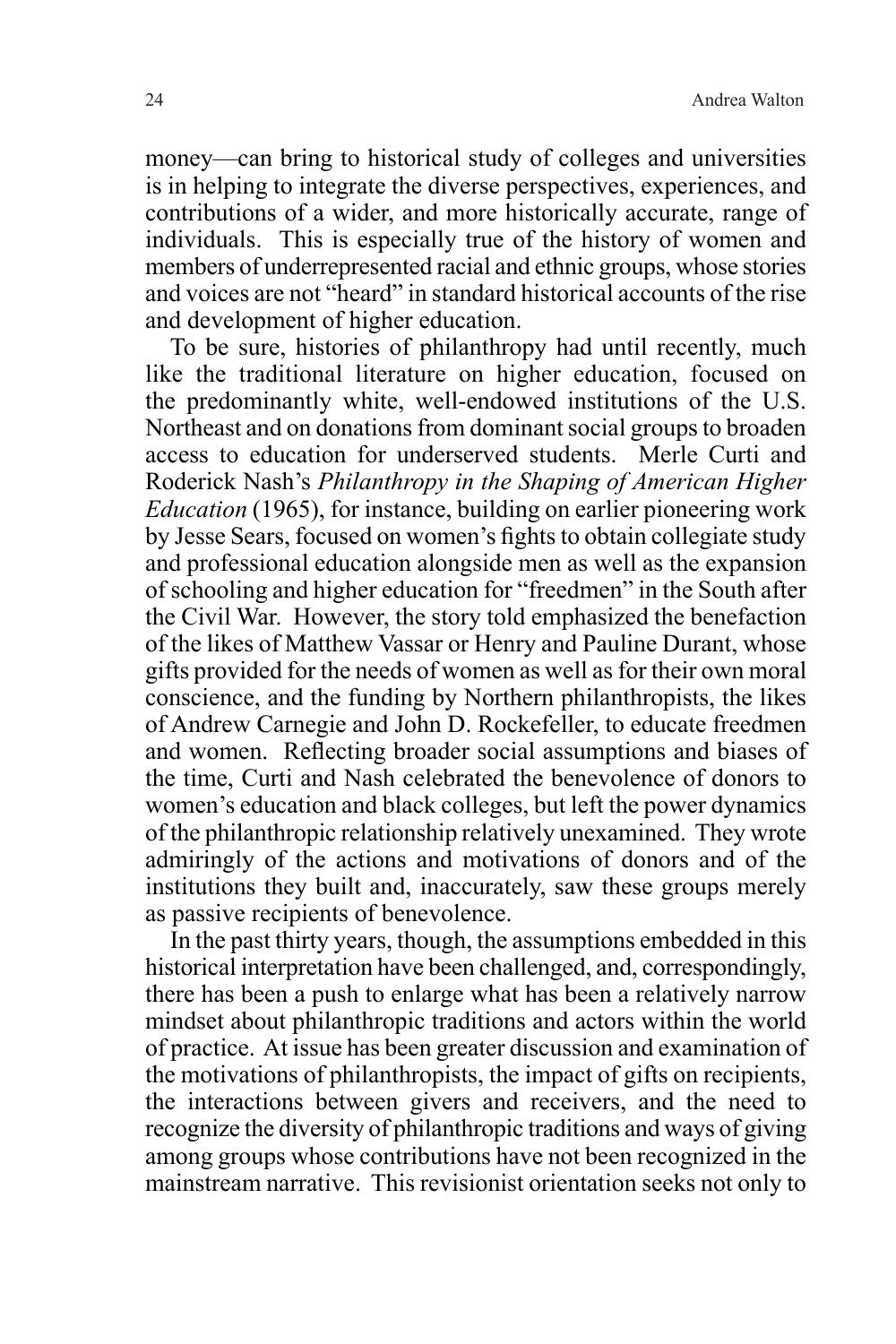probe the politics of grantmaking by large endowed foundations, but also to recognize the influence of individuals, whose contributions represent the lion's share of giving in the U.S. each year, and to capture more fully the wide range of initiatives within ethnic communities, communities of color, women's networks, and groups organized to support social change philanthropy.44

How might we rethink the celebratory underpinnings of Curti and Nash's account, given the new scholarship that shows how profits derived from businesses connected to the slave trade were used to fund many of our country's leading institutions of higher education?45 Or, what might the history of higher education and philanthropy look like if we shifted the angle of vision to consider the agency of historically marginalized groups, if we considered how they supported higher education on their own terms? Consider, for example, the literature on black education and philanthropy. James D. Anderson's pathbreaking *The Education of Blacks in the South*  (1988) debunked the old narrative that portrayed the intervention of white, Northern philanthropists in education for African Americans as unquestioningly altruistic, benevolent, and salutatory.46 This portrait of benevolence had been based on the memoirs of missionaries as well as house histories of certain foundations that invested heavily in Southern education and remembrances of their officers. Anderson provided a scathing alternative to this celebratory narrative, questioning the motivations of donors, critiquing the rationale and impact of the widespread promotion of industrial education, and affirming instances where a liberal arts education was instituted. But Anderson's revisionist view also rethought the paternalist structure of the existing narrative about philanthropy and black education. By looking at tax records and community histories, Anderson was able to capture the agency of African Americans and their willingness to double-tax themselves to provide education for their sons and daughters—in a sense inverting the portrait of African Americans as passive recipients of generosity to a vision of black self-help and philanthropic initiative that used education as its fulcrum.

Now, nearly thirty years after its publication, Anderson's work continues to be influential and has inspired a new generation of scholars—working in philanthropic studies, U.S. history, African American studies, and the history of education—who have offered well-researched revisionist accounts of black education that capture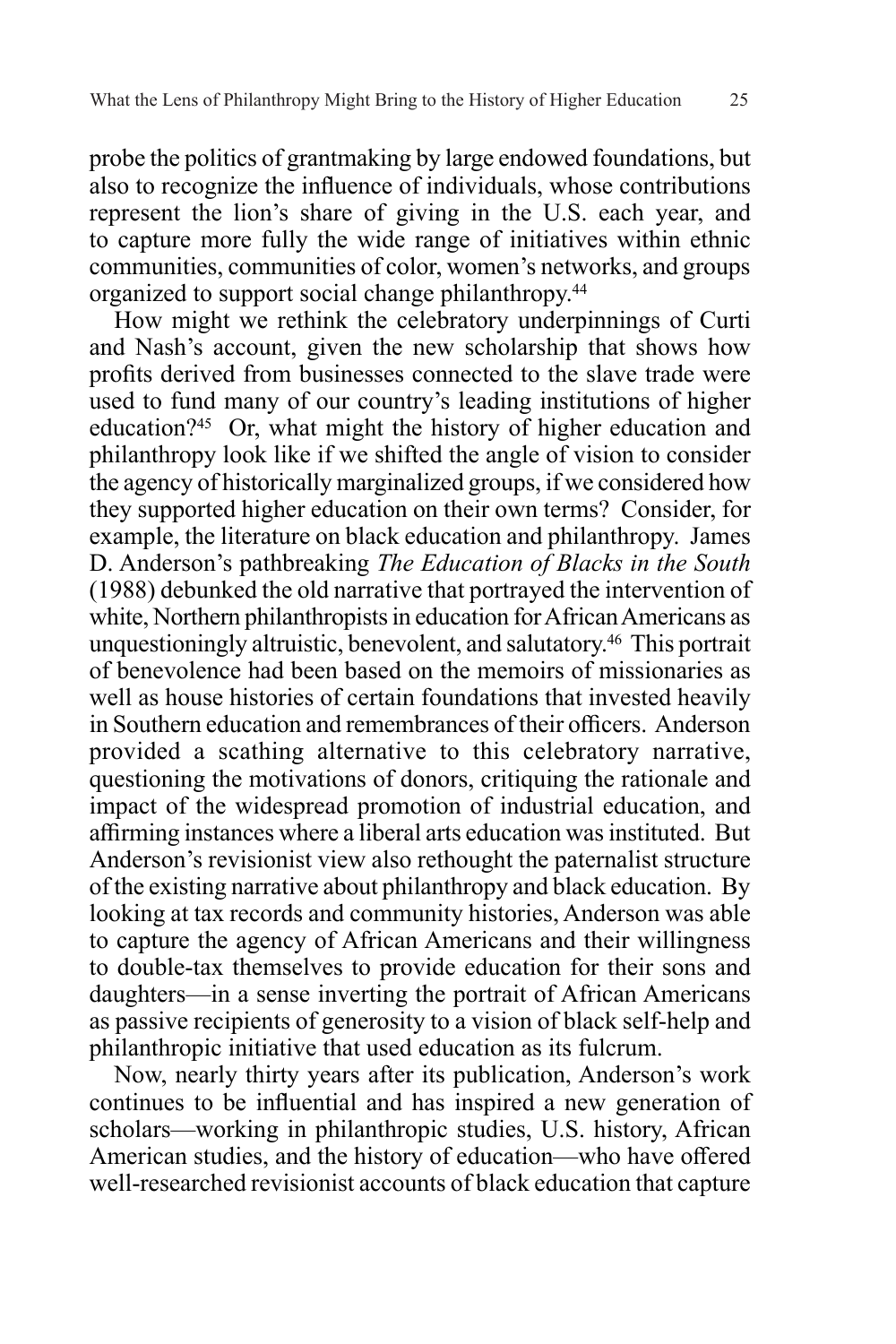the politics of private funding, but also the agency and resistance of blacks. Emmett Carson, Marybeth Gasman, Tyrone Freeman, and others have underscored the misperceptions and silences about African American contributions and traditions in the literature, have challenged old portraits of African Americans as passive recipients at the mercy of the motives and plans of white donors, and have illuminated the philanthropic underpinnings of culturally based modes of self-help.<sup>47</sup> This new literature on black philanthropy holds the potential to drive new understandings of education after the Civil War and to rethink the history of HBCUs as exceedingly diverse and distinctive products largely of the philanthropic impulse and an integral part of the story of U.S. educational philanthropy.

Frameworks for understanding women in education and in philanthropy have similarly shifted the view of the woman philanthropist from the stereotype of a "lady bountiful" to a more complex view of the varied motivations for women's philanthropy, differences among women, challenges women exerted to oppression, and types of power women gained through their philanthropic engagements.48 Much as the efflorescence of literature on women's higher education that appeared in the 1990s began to challenge the dominant narrative and recognize that gender "bends" the history of higher education, a consideration of the power and politics of women's volunteerism in support of campuses as well as financial support of higher education reveals many instances—across era and region—of women providing educational opportunities to other women and advancing higher learning more generally.49 Philanthropy became an avenue for women to build institutions to meet gender-specific needs and forge opportunities denied to them on account of their gender. One thinks of institution builders Mary Bethune and Charlotte Hawkins, for instance, or the fundraising drives to found Barnard College or Pembroke as coordinates to established men's colleges. Using the example of Bryn Mawr College, Mary Ann Dzuback has shown how a generous bequest enabled Bryn Mawr, a women's liberal arts college, to establish graduate-level training in the social sciences.<sup>50</sup>

The lens of philanthropy can shift the story of women from the story of admission to men's educational institutions to women's active roles contributing to institution building. For example, YWCA leader and patron Grace Hoadley Dodge and folklorist Elsie Clews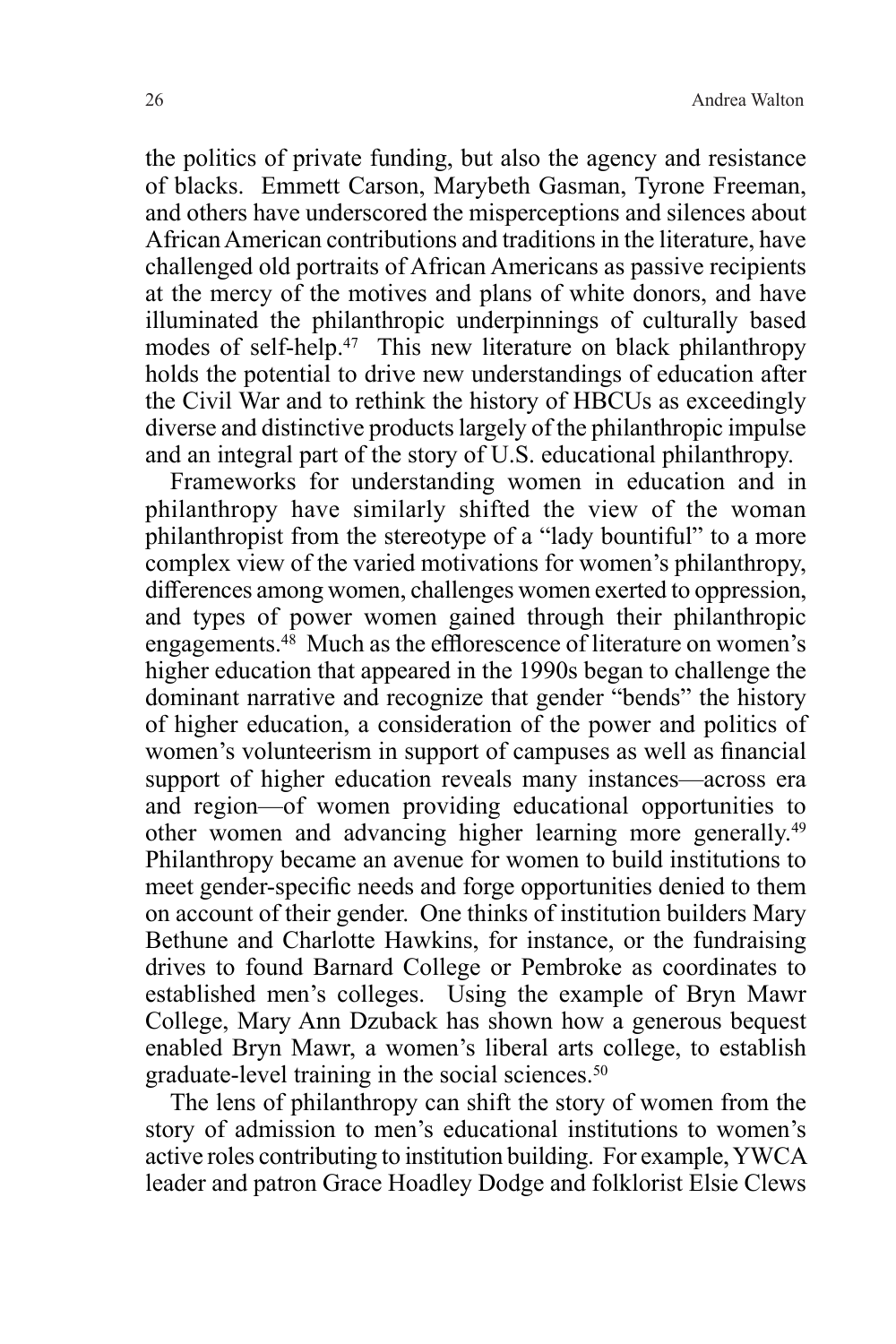Parsons were able to cross boundaries and participate in institution and discipline building. Other universities offer examples as well where women developed a sustained philanthropic relationship to campus with a goal of broadening women's opportunities— Phoebe Hearst at the University of California, Berkeley; Katharine McCormick at the Massachusetts Institute of Technology; Ethel Sturges Dummer and Helen Culver at the University of Chicago; Flora Stone Mather at Western Reserve University (which later federated with Case Institute of Technology) in Cleveland, Ohio; or of Mary Garrett's efforts through strategic donations and advocacy to open the benefits of a Johns Hopkins medical education to women.<sup>51</sup> In exploring the ideal of philanthropy as service and donations directed to race-uplift, historians interested in higher education have captured the stories of women like Madam C. J. Walker, who promoted education in beauty culture as a form of self-help and donated to HBCUs in the South as well.<sup>52</sup>

Like the story of donors, the history of student-driven organizations and voluntary activities—whether religious or secular—helps illuminate the traditions of philanthropy that have helped to shape campus culture. Significantly more work needs to be done in this area, however. Scholars of social settlement history or the campus have pointed to ways philanthropic work became part of the formal and informal curriculum and preparation for life.<sup>53</sup> Scholars of African American philanthropy have told the story of sororities taking seriously the responsibility of serving their campuses, local schools, and the surrounding communities, thereby adding a new dimension to a historical literature on higher education that has generally, and quite curiously, had little to say about students.54

To date, most study of women's educational philanthropy has focused on the nineteenth or early twentieth century. But what happened after the vote had been secured, legal access had been won, and professions were more open to women ? What happened in the women's philanthropic work to address racial barriers in education after the *Brown v. Board of Education* decision in 1954? The philanthropic lens holds great potential for studying the decades when women's higher education participation was high and numbers of college-degree holding women looked to voluntary organizing to help broaden women's opportunities for public involvement. For example, how has the modern women's movement shaped women's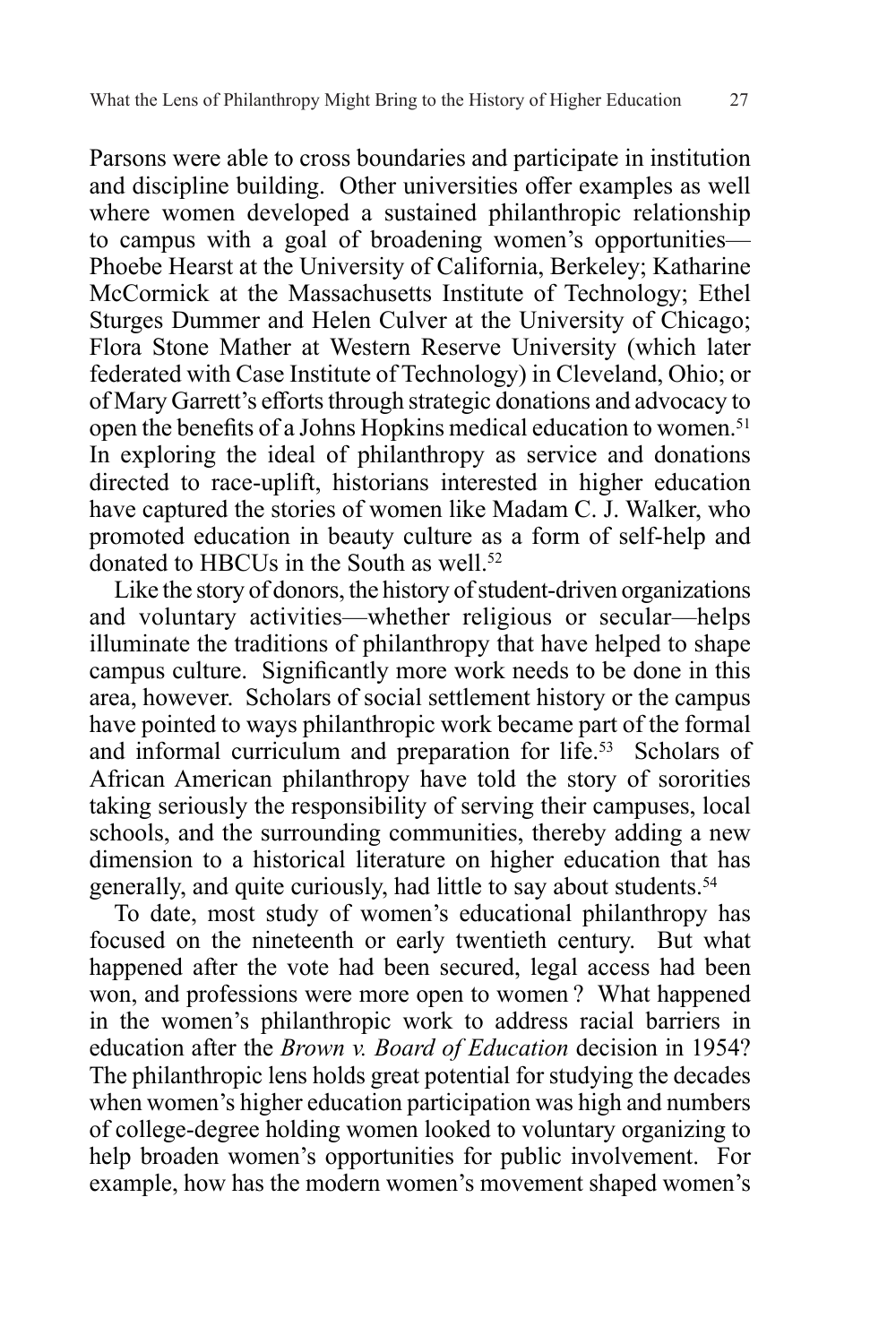continuing education or women's centers or the creation of new knowledge in women's studies? What about philanthropy by and for women in more recent times—for example, the women who funded rape awareness centers? The story of women's push for equity is told not only in the history of equity-oriented government mandates, but also in this variegated web of feminist-driven volunteerism and giving.

## **Extending the Time Line and Reconsidering Post-World War II Reform**

As archival records related to foundations and donor-recipient interactions become increasingly available, scholars interested in the sway of philanthropy are deepening and enlarging our perspectives on post-war educational history. It is heartening that two recent anthologies in the field have included documents related to philanthropy, but more work in this direction is needed.55 The literature emerging on the World War II era has generally focused on government policy and action, and looked to the G.I. Bill and the Truman Commission, seeing these as milestones in the story of access to higher education.

Is it accurate to focus on philanthropy in the nineteenth century, through the role of the great university builders, but then shift the focus so narrowly to the federal government after WWII? The focus on government action has eclipsed the powerful role of foundations in standardizing higher education, promoting testing and notions of meritocracy, as well as the role of voluntary associations in developing national discourse on educational issues. Indeed, the history of philanthropy complicates the story of post-war era. Whereas the government rose to be the major funder of higher education, private action and funding often anticipated areas of need, identified problems and enabled research, shaped the discourse around educational issues, and provided money for experimentation. For example, private donors and nonprofit groups—some run by predominantly white institutions and some run by communities of color—provided the seed funding and organizing efforts for a number of early talent identification programs and access programs to recruit under-represented groups into higher education.<sup>56</sup>

Well before Title IX, donors and foundations directed giving toward dismantling gender inequalities and broadening opportunities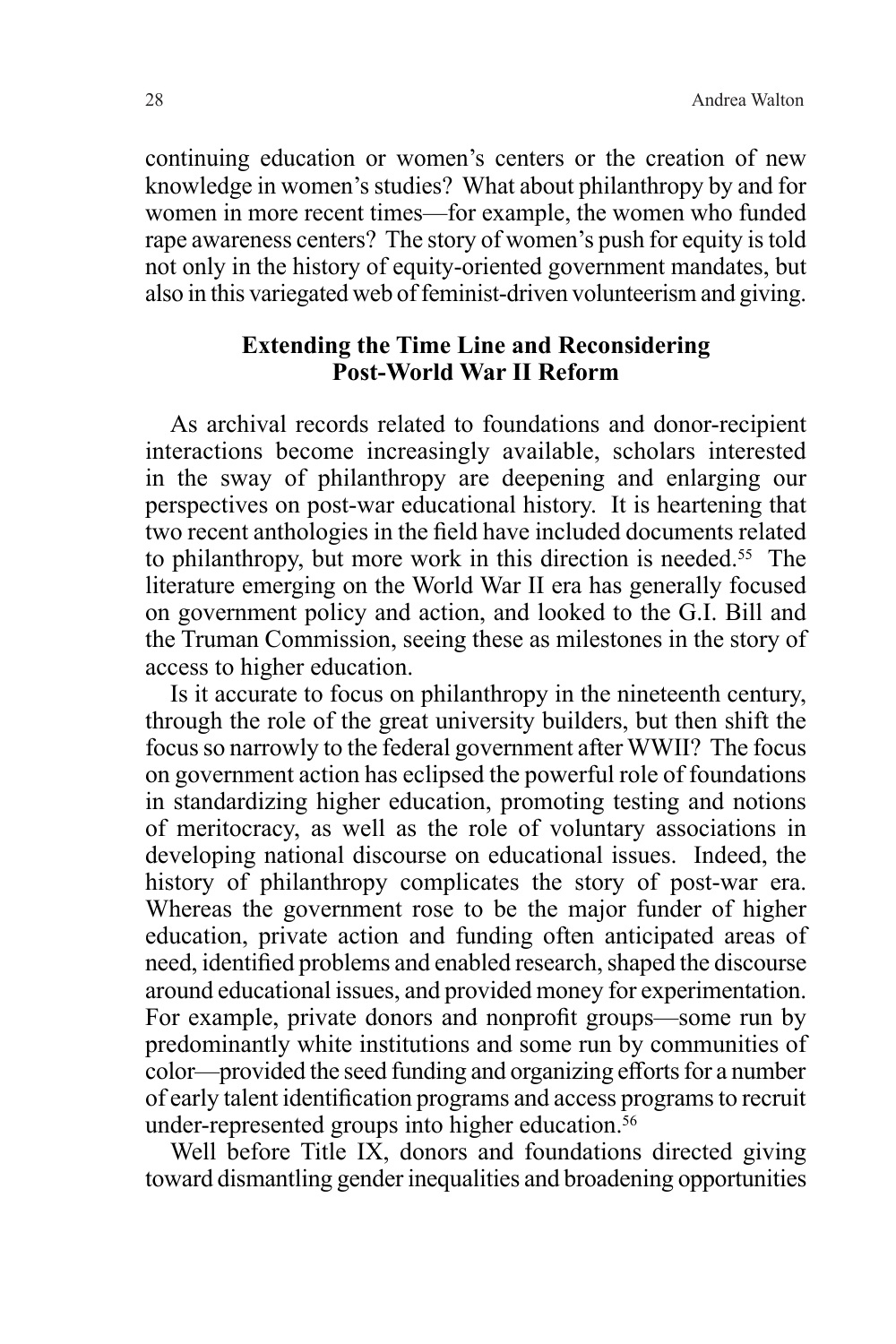for women. Some of these initiatives were local—for instance, the volunteerism and gifts that funded women's centers and crisis programs. Others, notably foundation-funded broad-scale efforts, sought to transform learning spaces and the curriculum.<sup>57</sup>

Perhaps one of the areas most ripe for further research is how the lens of philanthropy can help scholars understand and situate the history of U.S. higher education in transnational terms. Today, universities go abroad—to provide technical assistance, offer institutional models, and establish their own branch campuses and in doing so often solidify ties with international alums. Such relationships extending beyond campus and country have a long history. The phenomenon of educational philanthropy that has been a distinctive part of U.S. educational history was transplanted to what became the U.S. with colonial founders and strengthened by fundraising trips abroad. Later, philanthropically funded models of education were exported—a handmaiden to empire and technical assistance—and U.S. philanthropic foundations extended funding to scholars and institutions in other national settings.<sup>58</sup> Following the money is crucial, but so is examining philanthropic relationships. Institutions of higher learning and their scholars have been involved in providing donated expertise and technical assistance whose interaction with recipient institutions and scholarly communities and lasting impact merits historical examination.

#### **Conclusion**

This essay has explored areas of historical interest where U.S. higher education's history can be considered anew and with greater verisimilitude by considering the philanthropic dynamics at play. The examples discussed are not exhaustive, but are meant to provide a starting point for thinking about fruitful synergies and intersections of philanthropic history and higher education history. A push to bring the philanthropy to the study of higher education history aligns with efforts to galvanize studies of higher education that, moving beyond the particularity of an individual campus, are more keenly connected to larger issues in U.S. history and society—a goal that scholars like Merle Curti, Lawrence Stone, or the younger generation of revisionists in the 1970s embraced and which contemporary historians have moved forward.<sup>59</sup>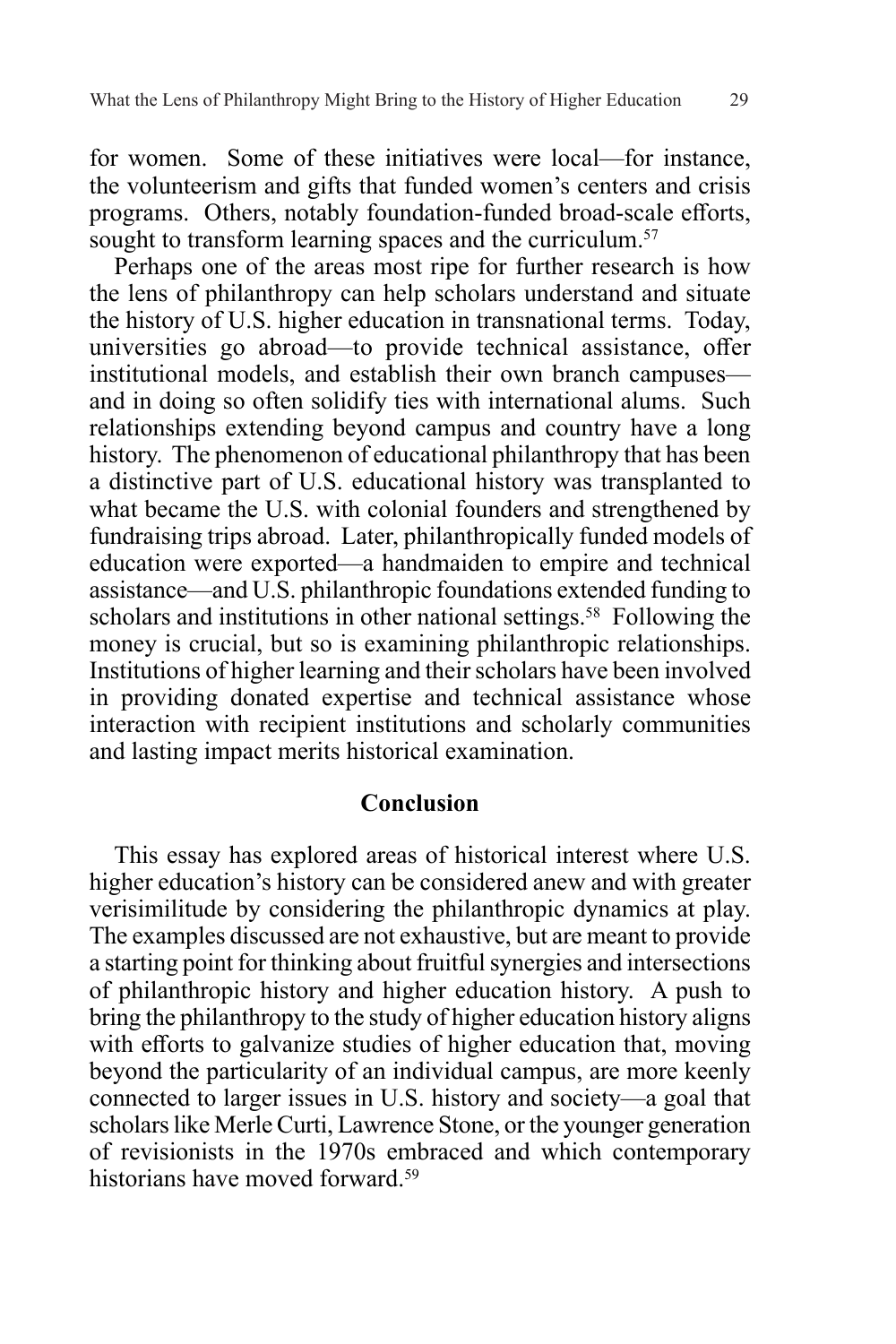30 Andrea Walton

Early efforts by historians to write about various dimensions of philanthropy's relationship to higher education—Sears (1922) or Curti and Nash (1965)—are still useful to scholars, but these studies are bounded and limited by their own times. Our classics in educational philanthropy and the history of philanthropy, though still a source of inspiration, are in need of revision. David Hammack's reflection on Robert Bremner's pioneering contributions, notably, Bremner's *American Philanthropy*, which owed much in its inspiration to Curti's efforts to build a field of scholarship, are instructive:

It should not be surprising that the standard Robert Bremner set with *American Philanthropy* in 1960 (a standard based significantly on Boorstin, 1953; Curti, 1951, 1958; and Schlesinger, 1944, 1950) now looks quite dated in method and assumptions. We must tell a larger, more complex story, a story based on adequate social and economic data, a story conveyed in words of ambiguous and contested meaning, a story characterized by conflict over religion as well as over race, class, and gender, an interrupted, discontinuous story.<sup>60</sup>

Given that both historical writing on philanthropy and history writing on higher education are experiencing a period of reinvigoration, and the influence of donors and foundations is being felt more keenly (in an era of dwindling state appropriations and new "venture" philanthropy), the time is ripe for scholars working in education and philanthropic studies to produce new studies that bring the insights of social science and history writing to bear and help produce a new narrative that moves beyond the work of Robert Bremner, Merle Curti, and Roderick Nash, when they identified the philanthropic impulses that gave rise and character to our colleges and universities.<sup>61</sup>

As we rewrite narratives of both history of higher education and the history of philanthropy, and most especially their intersection, we might better understand an arena where private action has been extraordinarily salient and has continued to be influential in shaping discourse and funding innovation even as government expenditure has eclipsed private dollars. Most important, we will achieve a more accurate and inclusive perspective on the rise and development of our institutions of higher education and the ties between higher education and the larger society.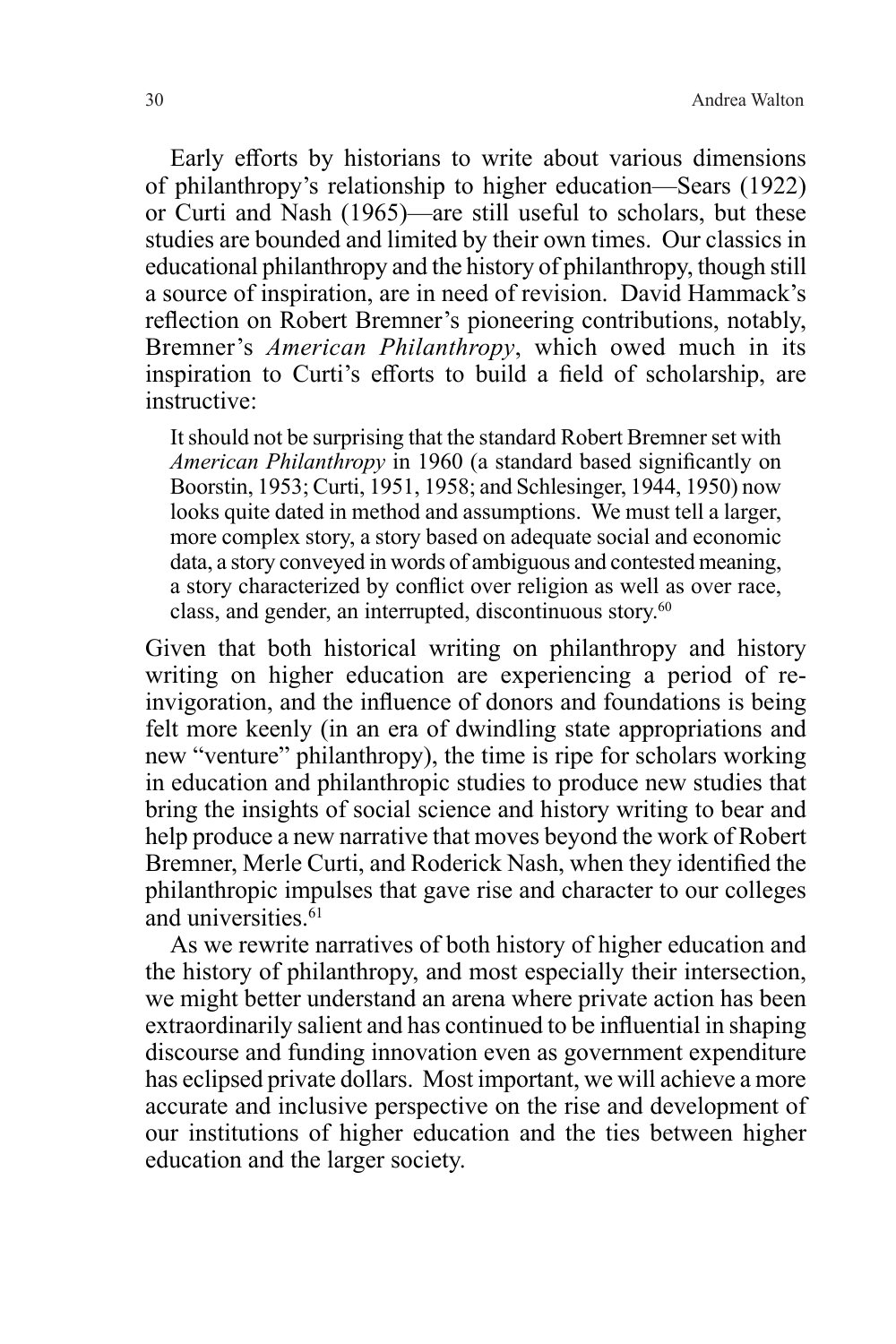#### **Notes**

I wish to thank my doctoral students, Lyndsay Cowles and Elijah C. Howe, for reading the essay and to thank the anonymous reviewers for their helpful suggestions.

1. For a discussion of the changing meaning of the word, see Merle Curti, "The History of American Philanthropy as a Field of Research," *American Historical Review* 62, no. 2 (January 1957): 352-363. For interest in historical perspectives on the ties between benefaction and higher education, see Shelley Strickland, "Partners in Writing and Rewriting History: Philanthropy and Higher Education," *International Journal of Educational Advancement* 7, no. 2 (June 2007): 104-116; and Andrea Walton, "Introduction," in the Hauser Center's Philanthropy Classics Electronic Reprint of *Philanthropy in the Shaping of American Higher Education*, Merle Curti and Roderick Nash (New Brunswick, NJ: Rutgers University Press, 1965; Cambridge, MA: Harvard University Press, 2006).

2. Curti's interest in the imprint of voluntary action on U.S. history can be traced back to his doctoral study of peace crusades. Curti's dissertation, written at Harvard under Arthur Schlesinger, was later published as *The American Peace Crusade* (Durham, NC: Duke University Press, 1929). For quote, see Curti, "The History of American Philanthropy," 352; Curti draws on Arthur M. Schlesinger's discussion of the "philanthropic streak" in "American Philanthropy and the National Character," *American Quarterly* 10, no. 4 (Winter 1958): 420-437, quote at 422.

3. See Curti, "The History of American Philanthropy" and "American Philanthropy and the National Character." For an overview of the foundationsponsored conference from which Curti's interest in the scholarly study of philanthropy grew, see Frances A. Huehls, "Introduction," in the Hauser Center's Philanthropy Classics Electronic Reprint of Margaret W. Otto, *Report of the Princeton Conference on the History of Philanthropy in the United States* (New York: Russell Sage Foundation, 1956; Cambridge, MA: Harvard University Press, 2013).

4. Merle E. Curti and Vernon R. Carstensen, *The University of Wisconsin, A History, 1848-1925* (Madison, WI: University of Wisconsin Press, 1949), esp. Chapter 21, "Getting and Spending," 580-607. It is worth noting that Curti's scholarship reflected his deep involvement and leadership in the new interdisciplinary field of American Studies, which had taken root with Rockefeller funding. See E. David Cronon, "Merle Curti: An Appraisal and Bibliography of His Writings," *Wisconsin Magazine of History* 54, no. 2 (Winter 1970-1971): 119-135; and Allen F. Davis, "Memorial to Merle E. Curti," *American Studies Association Newsletter* (June 1996). For a historical overview of relevant Rockefeller funding, see The Rockefeller Foundation, "A Digital History – Culture – History," <https://rockfound.rockarch.org/history>.

5. Merle Curti and Roderick Nash, *Philanthropy in the Shaping of American Higher Education* (New Brunswick, NJ: Rutgers University Press, 1965).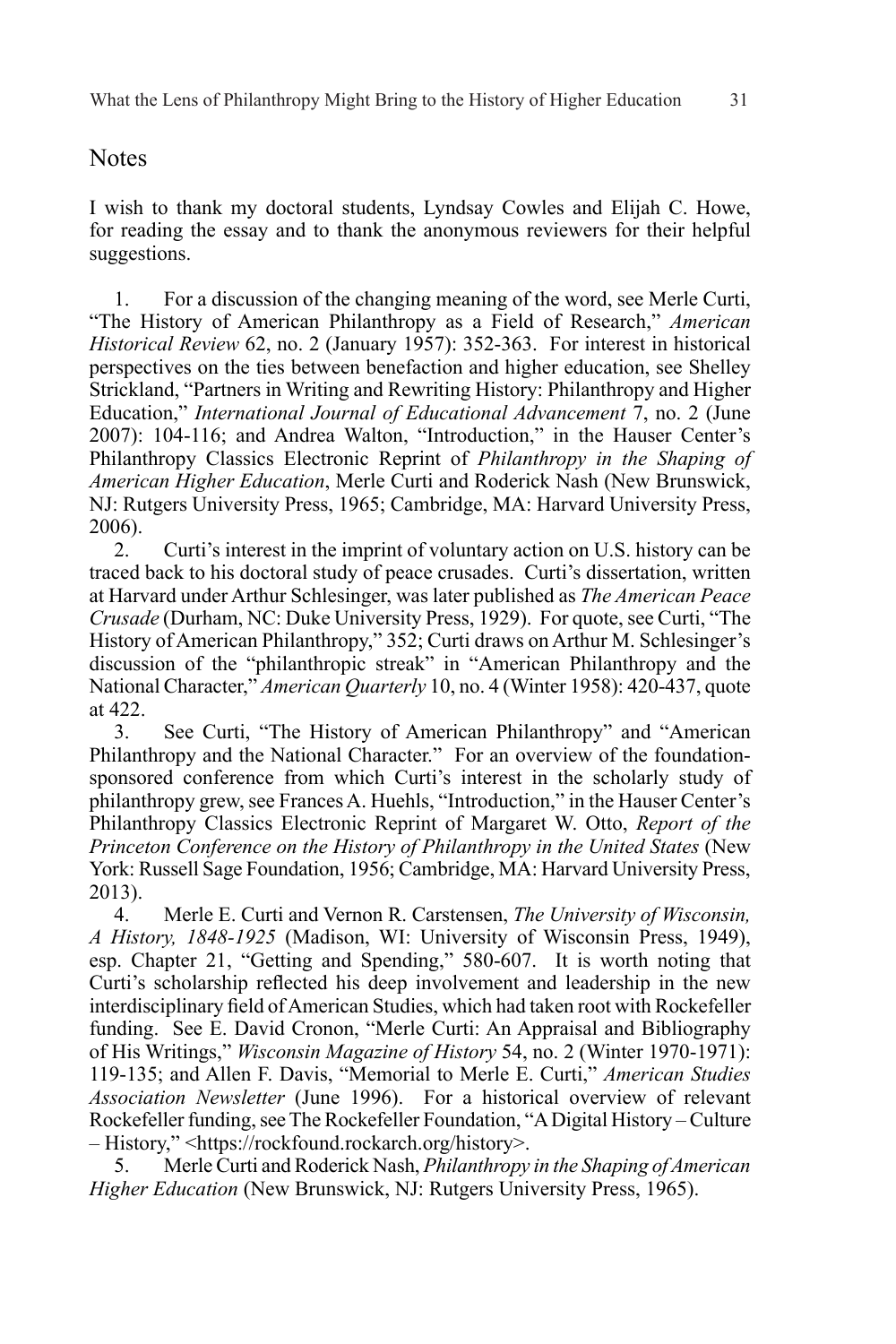6. Jesse Brundage Sears, *Philanthropy in the History of American Higher Education* (Washington, DC: U.S. Bureau of Education, 1922; New Brunswick, NJ: Transaction Publications, 1990). Paul Monroe is best known as editor-inchief of the *Encyclopedia of Education* (five volumes, appearing in 1910-1913), which included informative entries on educational endowments and bequests in support of higher education.

7. Richard Hofstadter and Walter Metzger, *The Development of Academic Freedom in the United States* (New York, Columbia University Press, 1955); John Brubacher and Willis Rudy, *Higher Education in Transition: An American History, 1636-1956* (New York: Harper, 1958); Frederick Rudolph, *The American College and University: A History* (New York: Vintage Books, 1962).

8. Rudolph, 177-200.

9. Peter Dobkin Hall, "Teaching and Research on Philanthropy, Voluntarism, and Nonprofit Organizations: A Case Study of Academic Innovation," *Teachers College Record* 93, no. 3 (Spring 1992): 403-435.

10. Waldemar A. Nielsen, *The Big Foundations: A Twentieth-Century Fund Study* (New York: Columbia University Press, 1972), ix.

11. Hall, 403-435; and Peter Dobkin Hall, "The Work of Many Hands: A Response to Stanley N. Katz on the Origins of the 'Serious' Study of Philanthropy," *Nonprofit & Voluntary Sector Quarterly* 28, no. 4 (December 1999): 522-534.

12. See Andrea Walton, "Rethinking Boundaries: The History of Women, Philanthropy, and Higher Education," *History of Higher Education Annual*, 20 (2000): 29-57; Andrea Walton, "Women and Philanthropy in Education, A Problem of Conceptions," in *Women and Philanthropy in Education*, ed. Andrea Walton (Bloomington, IN: Indiana University Press, 2005), 1-38; and Andrea Walton and Marybeth Gasman, eds., *Philanthropy, Volunteerism, and Fundraising in Higher Education* (Boston, MA: Pearson Custom Publishing and the Association for the Study of Higher Education [ASHE], 2008).

13. A discussion of the events leading up to the Tax Relief Act is found in Eleanor L. Brilliant, *The United Way: Dilemmas of Organized Charity* (New York: Columbia University Press, 1990).

14. Douglas Sloan, "Harmony, Chaos, and Consensus: The American College Curriculum," *Teachers College Record* 73, no. 2 (December 1971): 221-251.

15. For example, the range of interpretative stances in Robert F. Arnove, ed., *Philanthropy and Cultural Imperialism: The Foundations at Home and Abroad* (Boston, MA: G. K. Hall, 1980); Ellen Condliffe Lagemann, *Private Power for the Public Good: A History of the Carnegie Foundation for the Advancement of Teaching* (Middletown, CT: Wesleyan University Press, 1983); Robert H. Bremner, *American Philanthropy* (Chicago, IL: University of Chicago Press, 1960, second ed. 1988); Ellen Condliffe Lagemann, ed. *Philanthropic Foundations: New Scholarship, New Possibilities* (Bloomington, IN: Indiana University Press, 1999); and Lawrence J. Friedman and Mark D. McGarvie, *Charity, Philanthropy, and Civility in American History* (Cambridge, MA: Cambridge University Press, 2003).

16. See Stanley N. Katz, "Where Did the Serious Study of Philanthropy Come From, Anyway?" *Nonprofit and Voluntary Sector Quarterly* 28, no. 1 (March 1999): 74-82; and Hall, "The Work of Many Hands."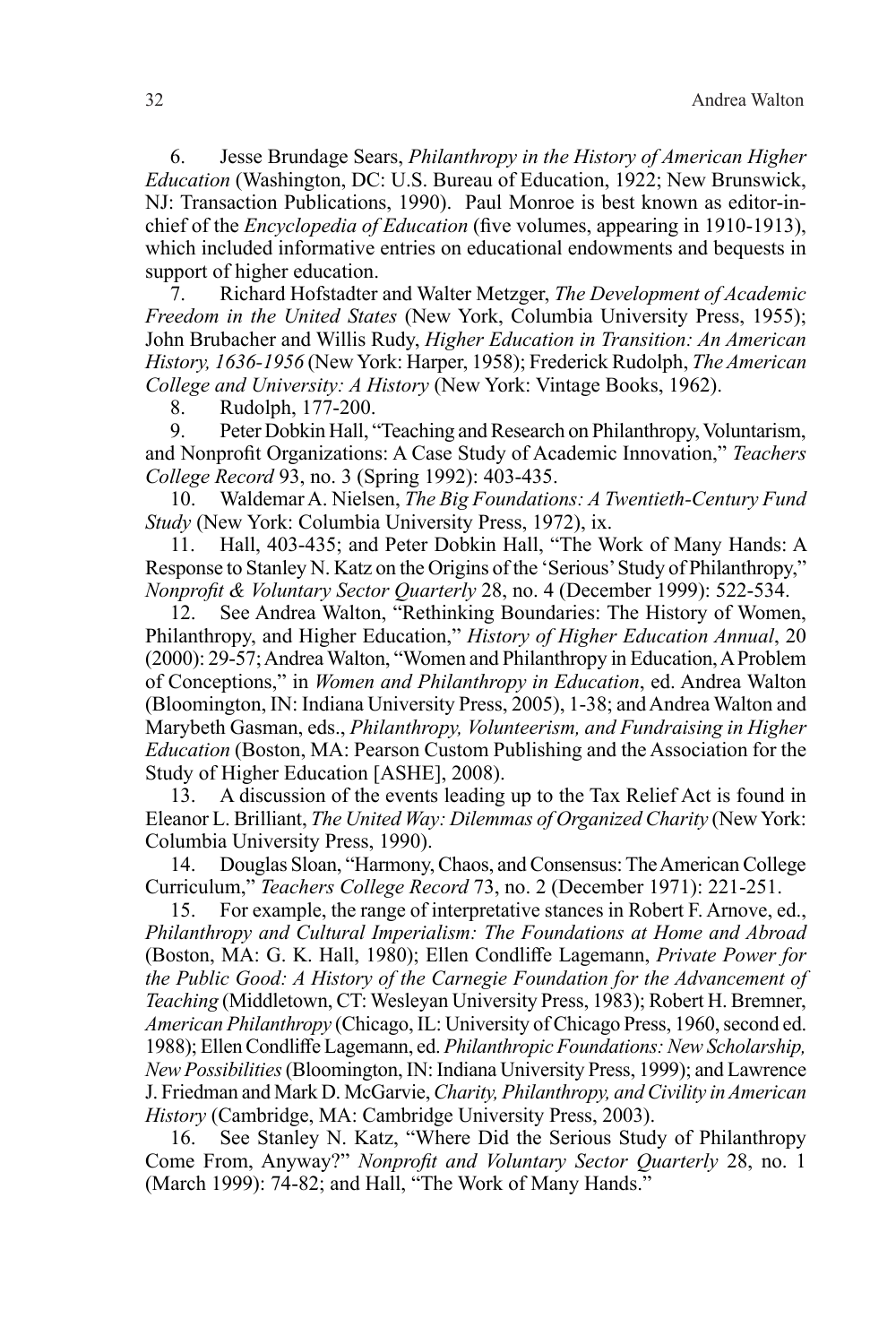17. Charles M. Vest, "Industry, Philanthropy, and Universities: The Roles and Influences of the Private Sector in Higher Education – Research and Occasional Paper Series: CSHE.12.06," Center for Studies in Higher Education, University of California, Berkeley (September 2006): 1-18; Andrea Walton, "Teaching Philanthropy in the History of Higher Education: Values and the Public Good," *Journal of College and Character* 4, no. 6 (September 2003).

18. In recent years, major archival holdings related to the history of philanthropy have become available at the Rockefeller Archive Center (which houses the Rockefeller Foundation Archives, Ford Foundation Archives, Russell Sage Foundation Archives, Commonwealth Fund, and others); Columbia University (Carnegie Corporation of New York Archives and Oral History Project); the Ruth Lilly Special Collections and Archives at Indiana University-Purdue University at Indianapolis (Philanthropic Studies Archives); Yale University (Milbank Memorial Fund Archives); the New York Public Library Manuscript and Archives Division (Aaron Diamond Foundation and the New York Foundation); the Schomberg Center for Research on Black Culture (Phelps-Stokes Fund); Fisk University (Julius Rosenwald Fund); the Library of Congress (Andrew Carnegie Papers); and through the archives of many colleges, universities, and individual foundations.

19. Curti, "The History of American Philanthropy," 352.

20. Sloan, "Harmony, Chaos, and Consensus"; James Axtell, "The Death of the Liberal Arts College," *History of Education Quarterly* 11, no. 4 (Winter 1971): 339-352; James McLachlan, "The American College in the Nineteenth Century: Toward a Reappraisal, *Teachers College Record* 80, no. 2 (December 1978): 287- 306; Natalie A. Naylor, "The Ante-Bellum College Movement: A Reappraisal of Tewksbury's *The Founding of American Colleges and Universities*," *History of Education Quarterly* 13, no. 3 (Autumn 1973): 261-274; and Natalie A. Naylor, "'Holding High the Standard': The Influence of the American Education Society in Ante-Bellum Education," *History of Education Quarterly* 24, no. 4 (Winter 1984): 479-497; David B. Potts, "'College Enthusiasm!' as Public Response," *Harvard Education Review* 47, no. 1 (Spring 1997): 28-42; David B. Potts, "American Colleges in the Nineteenth Century: From Localism to Denominationalism," *History of Education Quarterly* 11, no. 4 (Winter 1971): 363-380. For an overview, see Robert T. Blackburn and Clifton F. Conrad, "The New Revisionists and the History of U.S. Higher Education," *Higher Education* 15, no. 3-4 (1986): 211-230.

21. Hofstadter and Metzger, *The Development of Academic Freedom*.

22. Lawrence Stone, ed., *The University in Society* (Princeton, NJ: Princeton University Press, 1974).

23. Ibid., 3.

24. W. Bruce Leslie, *Gentlemen and Scholars College and Community in the "Age of the University," 1865-1917* (University Park, PA: Pennsylvania State University Press, 1992); David Potts, *Wesleyan University, 1831-1910: Collegiate Enterprise in New England* (New Haven, CT: Yale University Press, 1992).

25. Roger L. Geiger, ed., *The American College in the Nineteenth Century* (Nashville, TN: Vanderbilt University Press, 2002); Roger L. Geiger, *The History of American Higher Education: Learning and Culture from the Founding to World War II* (Princeton, NJ: Princeton University Press, 2014).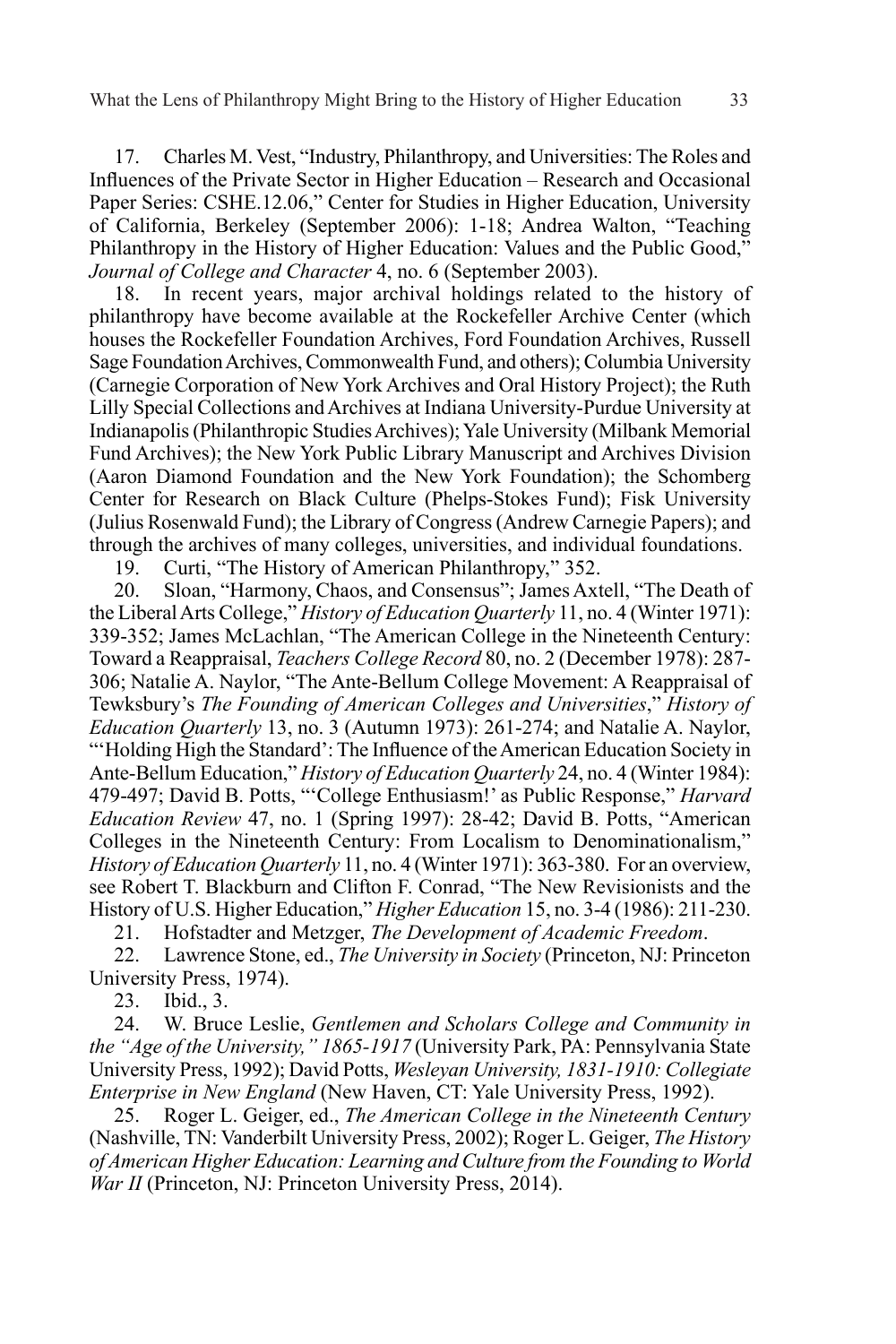26. For example, see ibid. Kim Tolley and Nancy Beadie, "Reappraisals of the Academy Movement: Introduction," *History of Education Quarterly* 41, no. 2 (Summer 2001): 216-224*.* Greater attention is still needed to incorporate the experiences of historically black colleges and universities, and their students, into this current of revisionism. See the introduction in *Higher Education for African Americans before the Civil Rights Era, 1900-1964*, ed. Marybeth Gasman and Roger L. Geiger (New York: Transaction Publishers, 2012), 1-16.

27. Susan A. Ostrander and Paul G. Schervish, "Giving and Getting: Philanthropy as Social Relation," *Critical Issues in American Philanthropy: Strengthening Theory and Practice*, ed. Jon Van Till (San Francisco, CA: Jossey-Bass Publishers, 1990), 67-98.

28. Marybeth Gasman, Dorsey Spencer, and Cecilia Orphan, "'Building Bridges, Not Fences': A History of Civic Engagement at Private Black Colleges and Universities, 1944–1965," *History of Education Quarterly* 55, no. 3 (August 2015): 346-379.

29. See Washington Gladden, "Tainted Money," in *Philanthropy, Volunteerism, and Fundraising in Higher Education*, ed. Andrea Walton and Marybeth Gasman (Boston, MA: Pearson Custom Publishing and the Association for the Study of Higher Education [ASHE], 2008), 20-23.

30. Jerome Karabel, *The Chosen: The Hidden History of Admission and Exclusion at Harvard, Yale, and Princeton* (New York: Houghton Mifflin, 2005).

31. Walton, "Teaching Philanthropy in the History of Higher Education."

32. Ellen Condliffe Lagemann, *The Politics of Knowledge: The Carnegie Corporation, Philanthropy, and Public Policy* (Chicago, IL: University of Chicago Press, 1989). For a discussion of "horizontal history," see John R. Thelin, "Horizontal History and Higher Education," in *The History of U.S. Higher Education: Methods for Understanding the Past*, ed. Marybeth Gasman (New York: Routledge, 2010): 71-83. See also its application in John Thelin and Richard R. Trollinger, *Philanthropy and American Higher Education* (New York: Palgrave Macmillan, 2014). For standardization, see Thelin and Trollinger, *Philanthropy and American Higher Education*; Lagemann, *Private Power for the Public Good*; and Geiger, *The History of American Higher Education*.

33. Ostrander and Schervish, "Giving and Getting."

34. See Frances A. Goodale, ed., *The Literature of Philanthropy* (New York: Harper and Brothers, 1893). Linda Eisenmann, "Reclaiming Religion: New Historiographic Challenges in the Relationship of Religion and American Higher Education," *History of Education Quarterly* 39, no. 3 (Autumn 1999): 295-306.

35. Julie A. Reuben, *The Making of the Modern University: Intellectual Transformation and the Marginalization of Morality* (Chicago, IL: University of Chicago Press, 1996); George M. Marsden, *The Soul of the American University: From Protestant Establishment to Established Nonbelief* (New York: Oxford University Press, 1994); Douglas Sloan, *Faith and Knowledge*: *Mainline Protestantism and American Higher Education* (Louisville, KY: Westminster John Knox Press, 1994).

36. Thelin, "Horizontal History."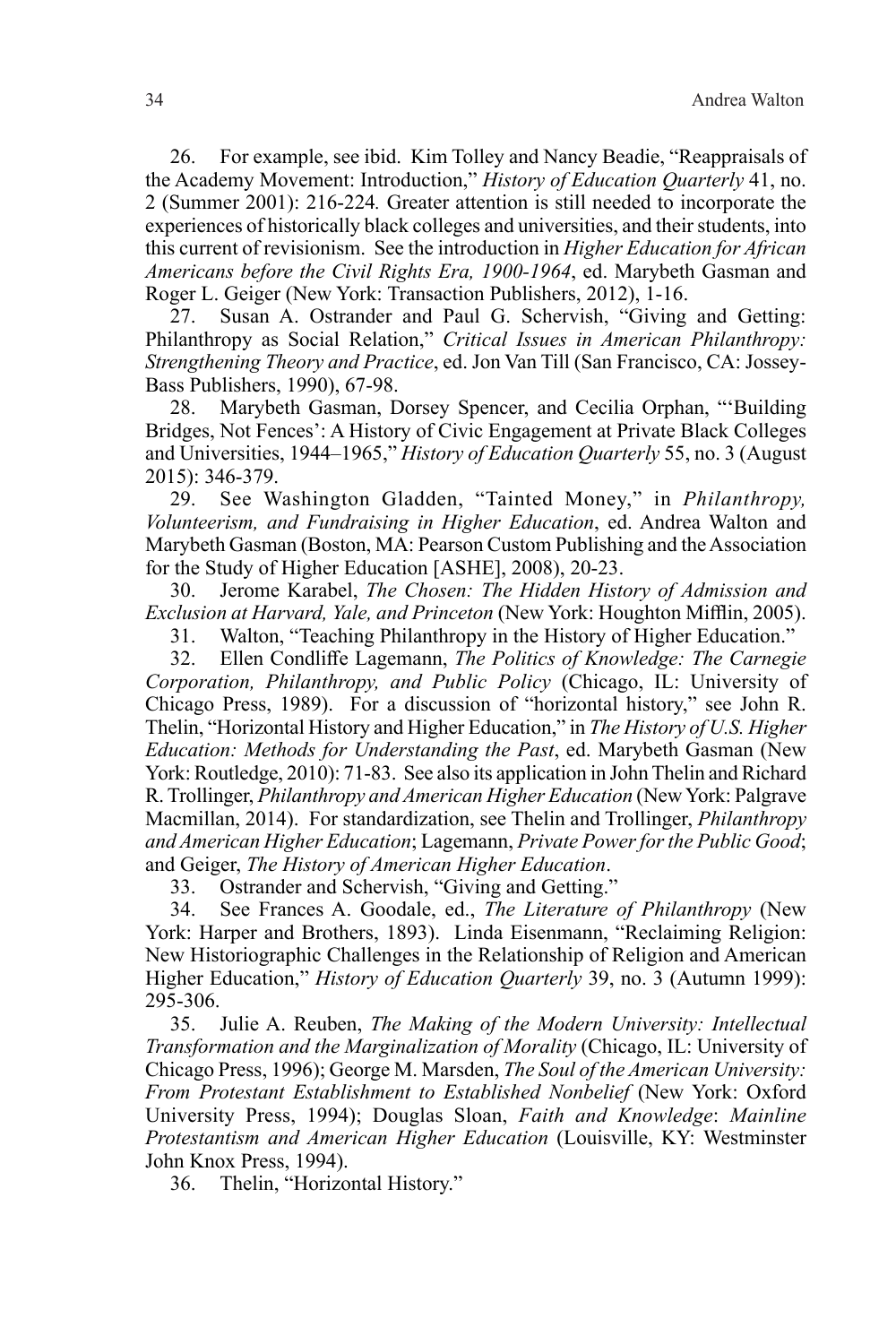37. Andrea Walton, "'Strength to Reason and Warmth to Feel': A Portrait of Clementine Miller Tangeman (1905-1996), Philanthropist and Educator" (Center for the Study of American Culture and Education, New York University, Working paper, 1998), 11-12.

38. Henry Allen Moe, "Notes on the Origin of Philanthropy in Christendom," *Proceedings of the American Philosophical Society* 105, no. 2 (April 1961): 141.

39. Ronald E. Butchart, "Mission Matters: Mount Holyoke, Oberlin, and the Schooling of Southern Blacks, 1861-1917," *History of Education Quarterly* 42, no. 1 (Spring 2002): 1-17.

40. Amanda Porterfield, *Mary Lyon and the Mount Holyoke Missionaries*  (New York: Oxford University Press, 1997).

41. Goodale, *The Literature on Philanthropy*; Walton, *Women and Philanthropy in Education*.

42. Tracy Schier and Cynthia Russett, eds. *Catholic Women's Colleges in America* (Baltimore, MD: Johns Hopkins University Press, 2002).

43. Peter M. Rutkoff and William B. Scott, *New School: A History of the New School for Social Research* (New York: Free Press, 1986).

44. See *Giving USA 2014: The Annual Report on Philanthropy for the Year 2013, 59th Annual Issue* (Chicago, IL: Giving USA Foundation, 2014).

45. See Craig Steven Wilder, *Ebony and Ivy: Race, Slavery, and the Troubled History of America's Universities* (New York: Bloomsbury Press, 2013) and the 2006 final report of the Brown University Steering Committee on Slavery and Justice that guided efforts to acknowledge and memorialize the institution's ties to slavery, available at <https://www.brown.edu/Research/ Slavery Justice/>.

46. James D. Anderson, *The Education of Blacks in the South, 1860-1935* (Chapel Hill, NC: University of North Carolina Press, 1988).

47. See Douglas J. Simpson and William J. Hull, "Educational Philanthropy: An Instrument of Qualified Change," *The Journal of Negro Education* 76, no. 3, "Celebrating the Legacy of 'The Journal': 75 Years of Facilitating Excellence in Black Education" (Summer 2007): 230-239. See Emmett D. Carson, *A Hand Up: Black Philanthropy and Self-Help in America* (Washington, DC : Joint Center for Political and Economic Studies Press, 1993); Marybeth Gasman and Katherine V. Sedgwick, eds., *Uplifting a People: African American Philanthropy and Education* (New York: Peter Lang, 2005); and Tyrone McKinley Freeman, "Beyond Hegemony: Reappraising the History of Philanthropy and African-American Higher Education in the Nineteenth Century," *International Journal of Educational Advancement* 10, no. 3 (December 2010): 148-165.

48. Kathleen D. McCarthy, ed., *Lady Bountiful Revisited: Women, Philanthropy, and Power* (New Brunswick, NJ: Rutgers University Press, 1990).

49. Helen Lefkowitz Horowitz, "Does Gender Bend the History of Higher Education?" *American Literary History* 7, no. 2, "Special Issue on the History of Women and Education" (Summer 1995): 344-349.

50. Mary Ann Dzuback, "Women and Social Science Research at Bryn Mawr College, 1915-40," *History of Education Quarterly* 33, no. 4 (Winter 1993): 579-608.